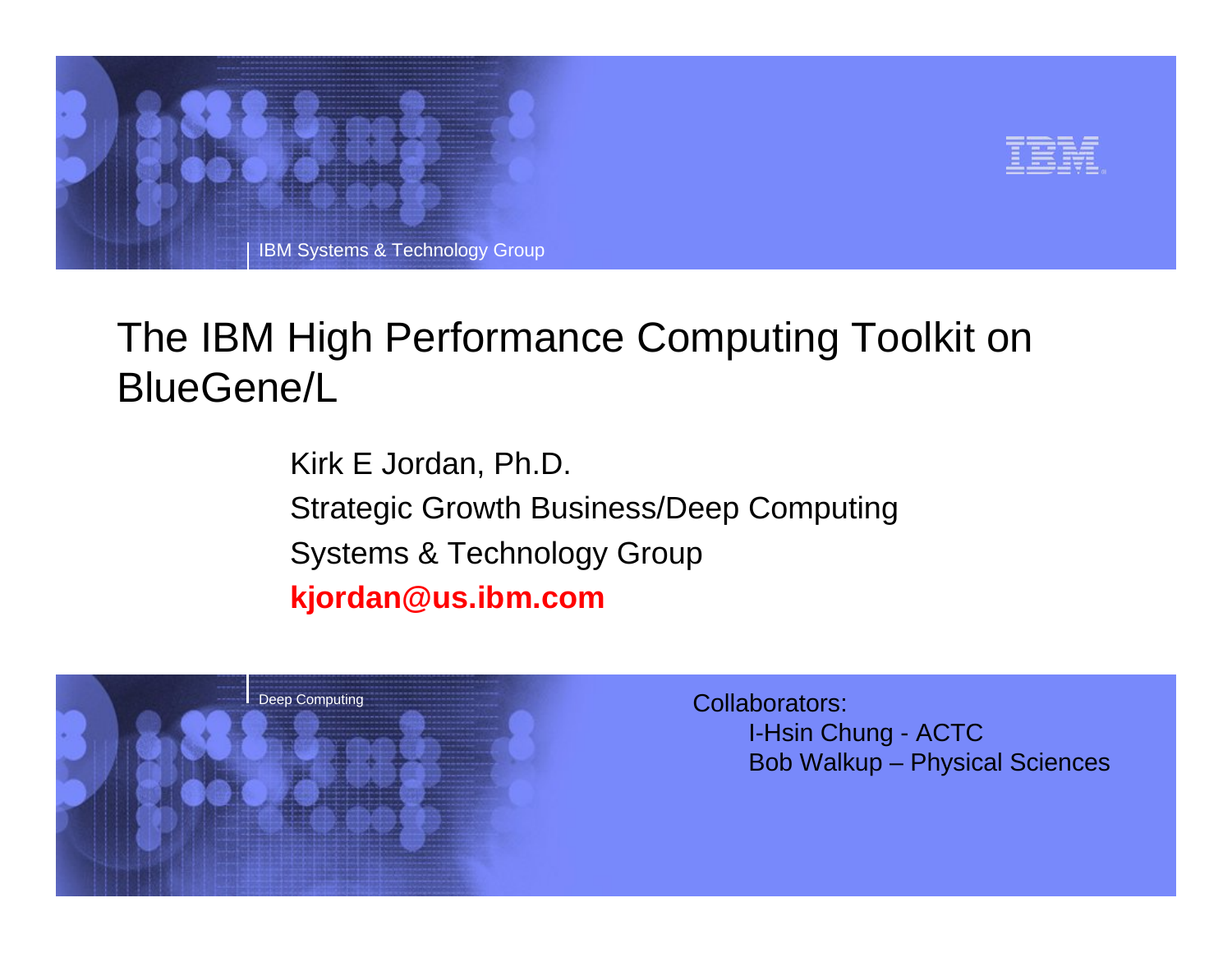### **Outline**

#### **Performance Decision tree**

- $\overline{\phantom{a}}$  IBM High Performance Computing Toolkit
	- MPI performance: MP\_Profiler
	- CPU performance: Xprofiler, HPM
	- Modular I/O: MIO
	- Visualization and analysis: PeekPerf
- $\mathcal{L}_{\mathcal{A}}$ **Challenges**
- $\mathcal{C}^{\mathcal{A}}$ Future Work

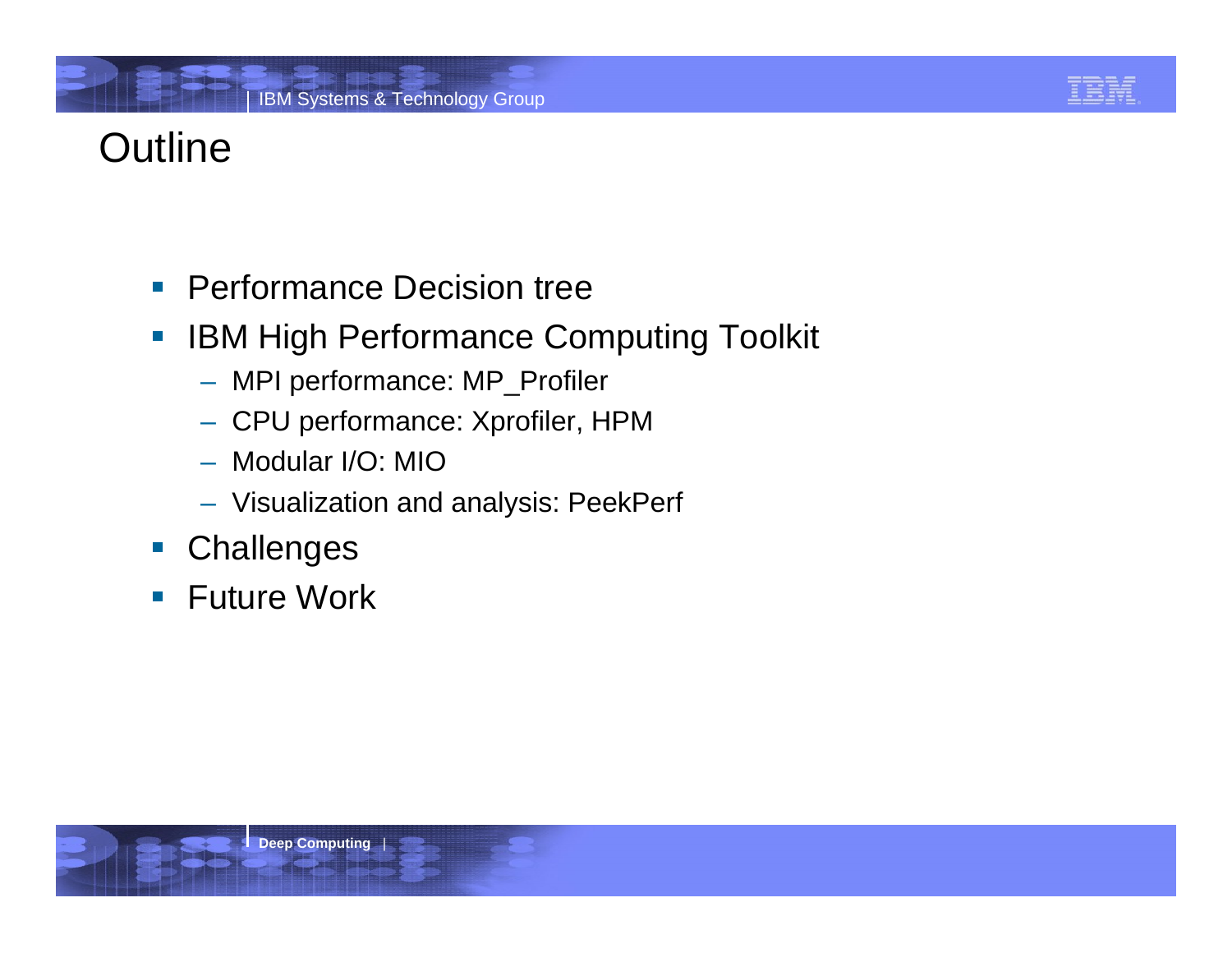

#### Performance Decision Tree



**Deep Computing** |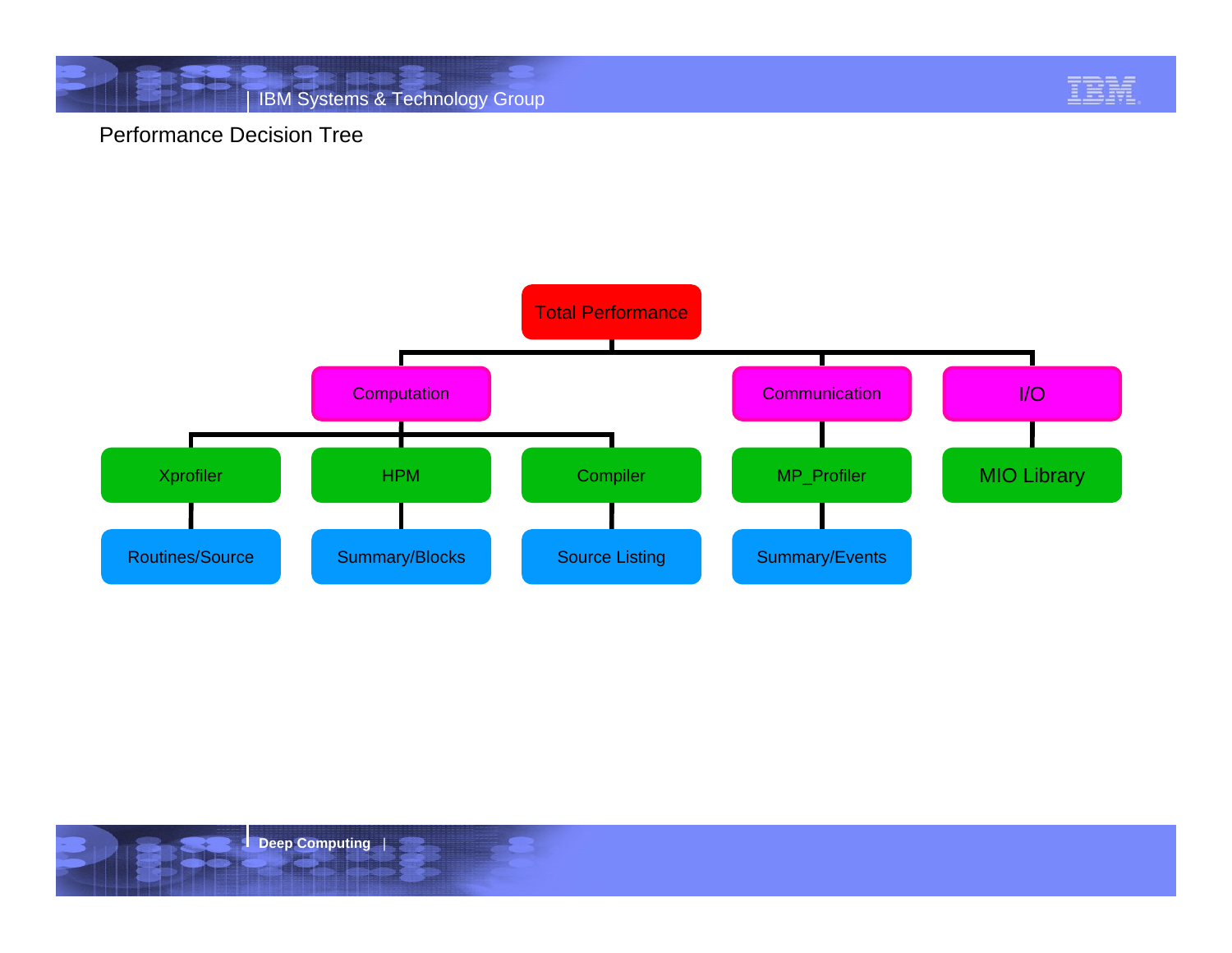

# IBM High Performance Computing Toolkit on BG/L

- $\mathbb{R}^n$ MPI performance: MP\_Profiler, MP\_Tracer
- $\overline{\mathbb{R}^n}$ CPU performance: Xprofiler, HPM
- $\mathbb{R}^n$ Visualization and analysis: PeekPerf
- $\mathcal{C}^{\mathcal{A}}$ Modular I/O: MIO

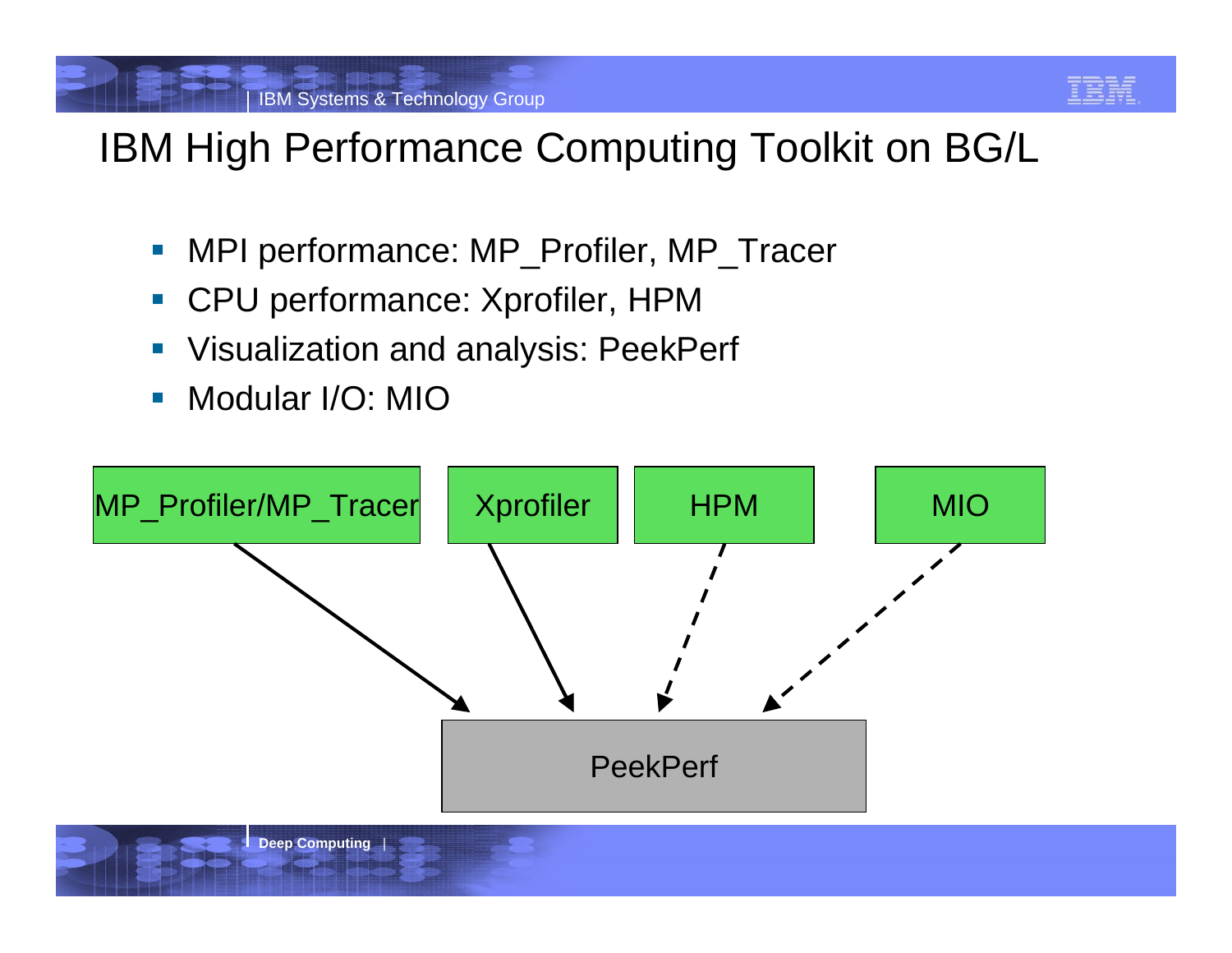

#### Message-Passing Performance:

- **NP\_Profiler Library** 
	- Captures "summary" data for MPI calls
	- Source code traceback
	- User **MUST** call MPI\_Finalize() in order to get output files.
	- No changes to source code
		- •MUST compile with –g to obtain source line number information
- **NP\_Tracer Library** 
	- Captures "timestamped" data for MPI calls
	- Source traceback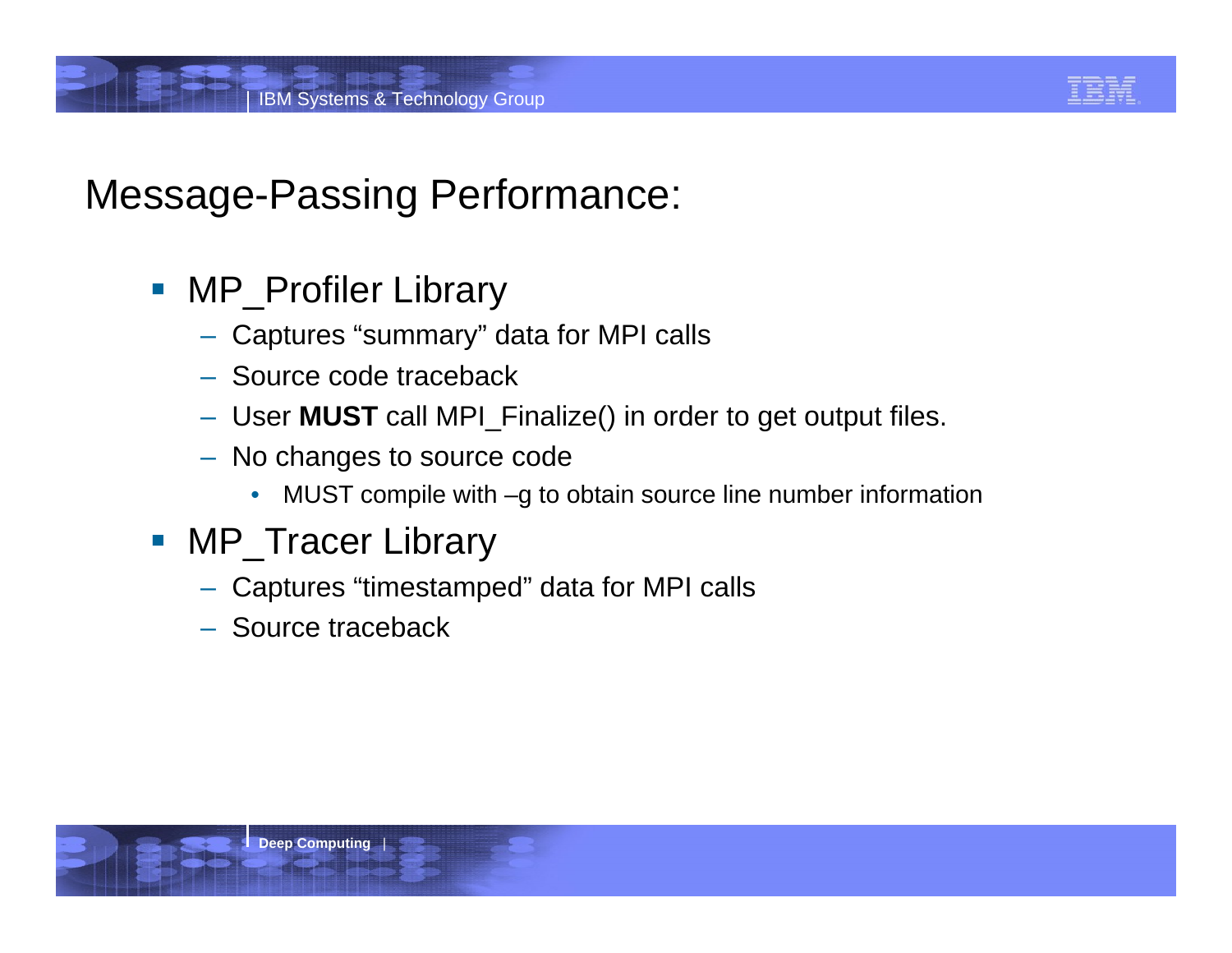

# Compiling and Linking Example

**BGL=/bgl/BlueLight/ppcfloor CC=\$(BGL)/blrts-gnu/powerpc-bgl-blrts-gnu/bin/gcc CFLAG= -I \$(BGL)/bglsys/include MPI\_LIB= -L \$(BGL)/bglsys/lib -lmpich.rts -lmsglayer.rts -lrts.rts -ldevices.rts TRACE\_LIB= -L \$(MP\_PROFILER) -lmpitrace.rts BINUTILS\_LIB= -L \$(BINUTILS) -lbfd -liberty**

**target: source.c** \$(CC) –o \$@ \$< \$(CFLAG) \$(TRACE\_LIB) \$(MPI\_LIB) \$(BINUTIL\_LIB)

\$(TRACE\_LIB) has to precede \$(MPI\_LIB)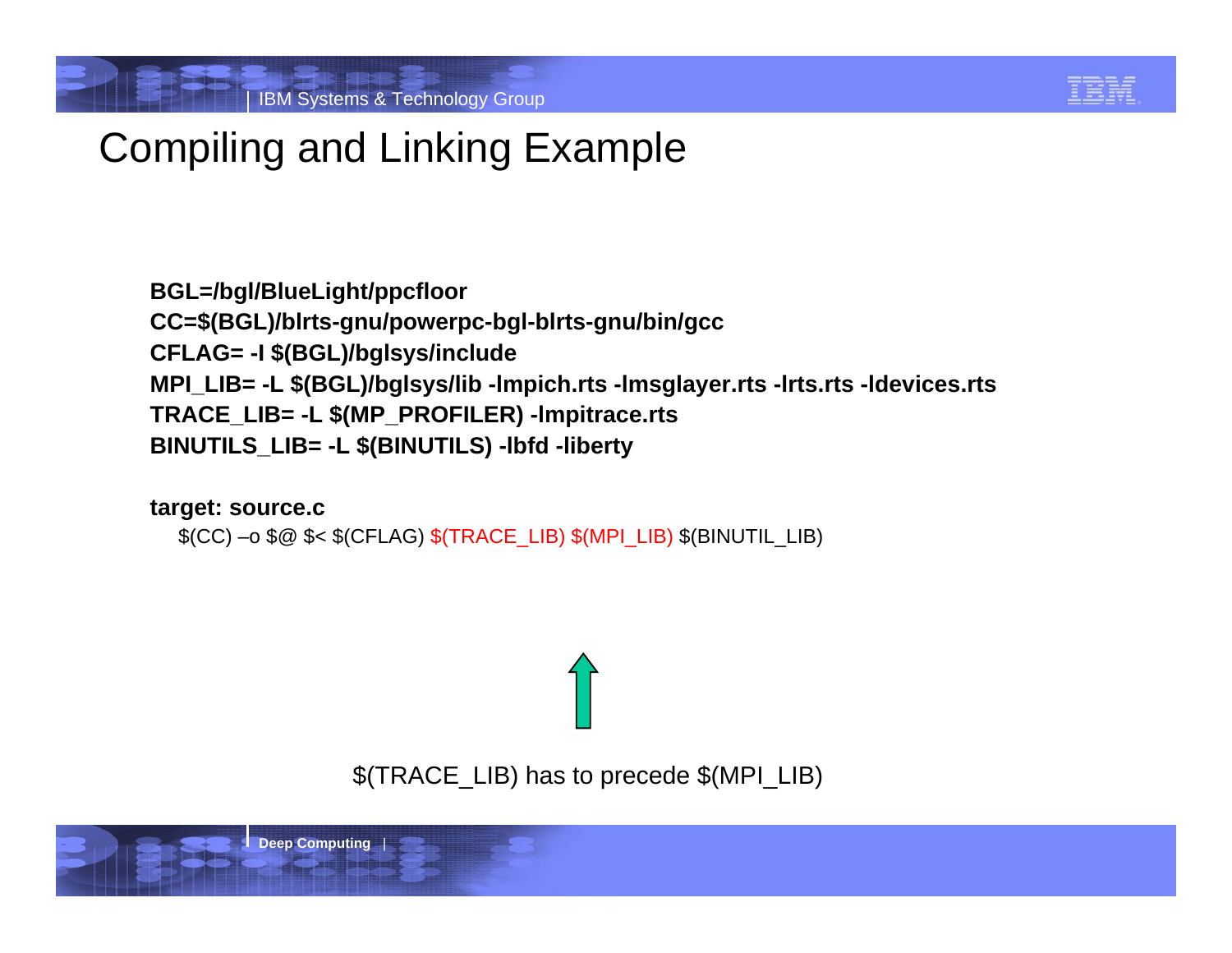

#### MP\_Profiler Summary Output

| MPI Routine   | #calls  | avg. bytes | time/sec) |
|---------------|---------|------------|-----------|
| MPI_Comm_size | 3       | 0.0        | 0.000     |
| MPI_Comm_rank | 12994   | 0.0        | 0.016     |
| MPI_Send      | 19575   | 11166.9    | 13.490    |
| MPI_Isend     | 910791  | 5804.2     | 9.216     |
| MPI_Recv      | 138173  | 2767.9     | 73.835    |
| MPI_Irecv     | 784936  | 15891.6    | 2.407     |
| MPI_Sendrecv  | 894809  | 352.0      | 88.705    |
| MPI_Wait      | 1537375 | 0.0        | 288.049   |
| MPI_Waitall   | 44042   | 0.0        | 25.312    |
| MPI Bcast     | 464     | 41936.8    | 3.272     |
| MPI_Barrier   | 1312    | 0.0        | 34.206    |
| MPI_Gather    | 68      | 16399.1    | 2.680     |
| MPI_Scatter   | 6       | 17237.3    | 0.532     |

| total communication time = 770.424 seconds. |                       |  |
|---------------------------------------------|-----------------------|--|
| total elapsed time                          | $= 1168.662$ seconds. |  |
| user cpu time                               | $= 1160.960$ seconds. |  |
| system time                                 | $= 0.620$ seconds.    |  |
| maximum memory size                         | $= 68364$ KBytes.     |  |

To check load balance : grep "total comm" mpi\_profile.\*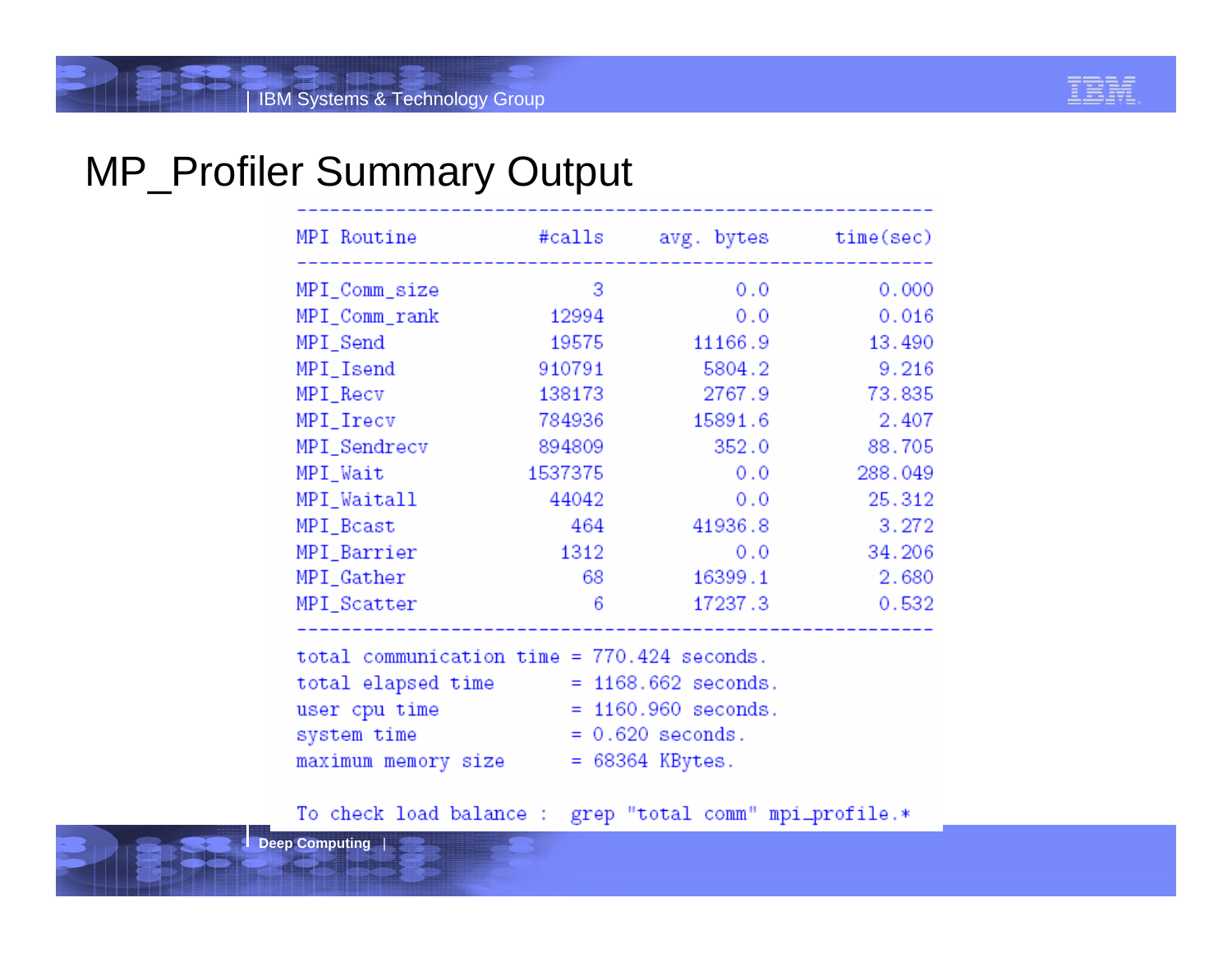

#### MP Profiler Sample Call Graph Output

communication time =  $143.940$  sec, parent = gwwrloc MPT Routine  $#calls$   $time(sec)$ MPI\_Barrier 2311 143.734 MPI Gathery 2311  $0.206$ communication time =  $137.823$  sec, parent =  $f2drecv$ MPI Routine #calls time(sec) MPI Recv 91959 137.823 communication time =  $108.960$  sec, parent = puttsf MPI Routine #calls time(sec) MPI Barrier 23607 106.821 MPI Gathery 23607 2.139 communication time =  $94.435$  sec, parent = fft\_tri\_recv MPI Routine #calls time(sec) 6378 MPI Recv 94.435 communication time =  $83.836$  sec, parent = fft2drecv MPT Routine #calls time(sec) MPI Recv 93003 83.836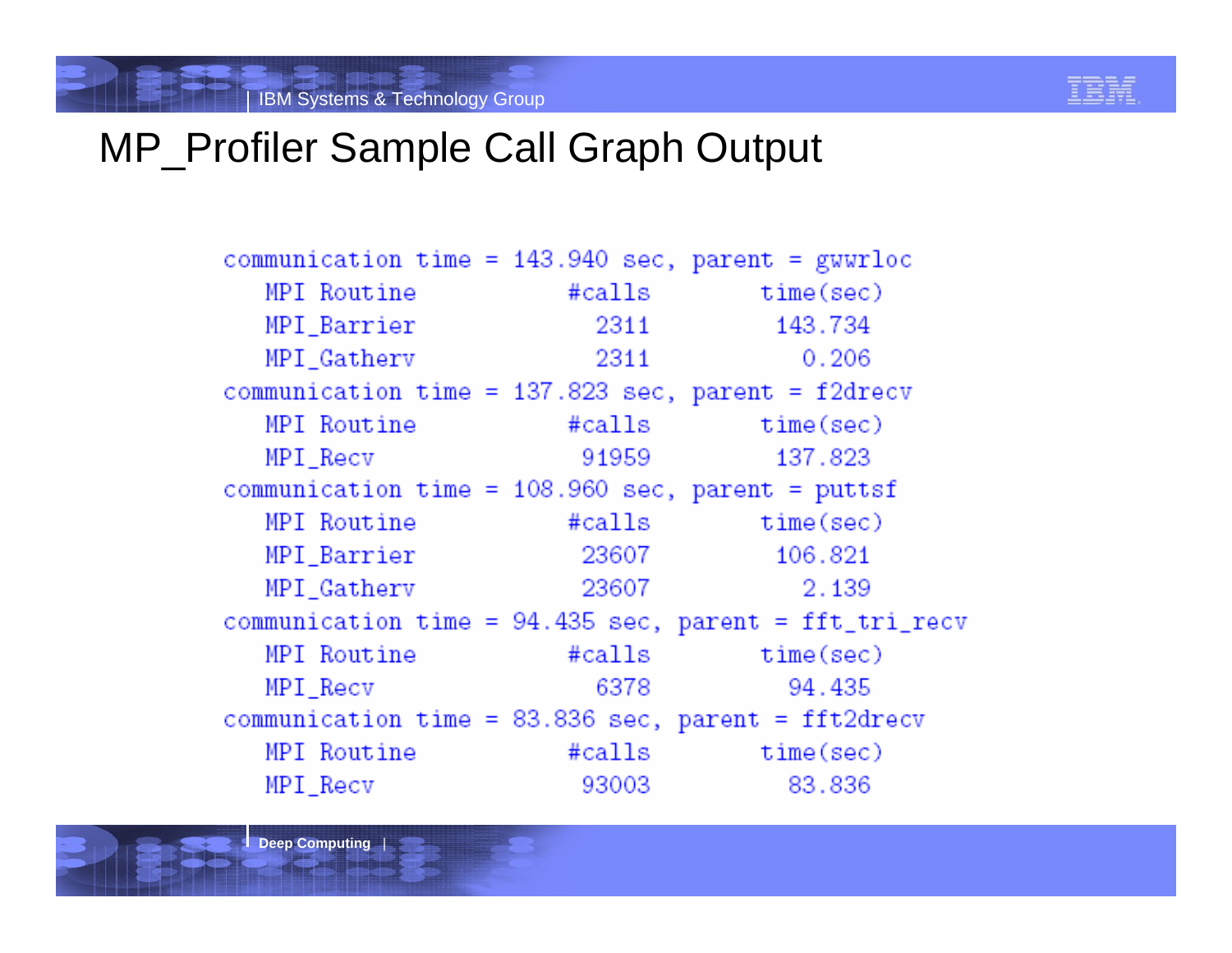

#### MP\_Profiler Output with Peekperf

| <b>VEIBM ACTC PeekPerf: Main Window</b>                  |                                              |              |                      |                                           |                  |                      | $-0x$                    |
|----------------------------------------------------------|----------------------------------------------|--------------|----------------------|-------------------------------------------|------------------|----------------------|--------------------------|
| File Tools Options                                       |                                              |              |                      |                                           |                  |                      |                          |
| MPI Application                                          |                                              | mpi stuff.f  |                      |                                           |                  |                      |                          |
| Label                                                    | CoulWa<br>Call                               |              |                      | double precision value(size)              |                  |                      | $\overline{\phantom{a}}$ |
| #barrier_sync(mpi_stuff.f)                               | Metric Broswser: MPI_Send_130                |              |                      |                                           |                  |                      | $ \Box$ $x$              |
| $\frac{1}{2}$ bcast_int(mpi_stuff.f)                     | Metric Options<br>Close                      | Precision v  |                      |                                           |                  |                      |                          |
| pbcast_real(mpi_stuff.f)                                 | Task<br>Message Size                         | Count        | WallClock [Max]      | <b>Transfered Bytes</b>                   | Call Count [Max] | WallClock            |                          |
| $\left  \pm$ global int sum (mpi stuff.f)                | (8) 16K  64K<br>(8) 16K  64K                 | 1920<br>2880 | 0.513883<br>0.549085 | 2.21184e+07<br>3.31776e+07                | 1920<br>2880     | 0.513883<br>0.549085 |                          |
|                                                          | (8) 16K  64K                                 | 2880         | 0.551206             | 3.31776e+07                               | 2880             | 0.551206             |                          |
| $\left  +$ global_real_max(mpi_stuff.f)                  | (8) 16K  64K                                 | 1920         | 0.516694             | 2.21184e+07                               | 1920             | 0.516694             |                          |
| $\left \pm$ global_real_sum(mpi_stuff.f) $\left \right $ | (8) 16K  64K                                 | 2880         | 0.632482             | 3.31776e+07                               | 2880             | 0.632482             |                          |
| pmpi_allreduce(allreducef.c)                             | 15<br>(8) 16K  64K                           | 3840         | 0.654542             | 4.42368e+07                               | 3840             | 0.654542             |                          |
| pmpi barrier (barrierf.c)                                | (8) 16K  64K                                 | 3840         | 0.651453             | 4.42368e+07                               | 3840             | 0.651453             |                          |
| pmpi bcast(bcastf.c)                                     | 16K  64K<br>(8)                              | 2880         | 0.625413             | 3.31776e+07                               | 2880             | 0.625413             |                          |
| pmpi_comm_rank(comm_rankf.c)                             | 16K  64K<br>(8)<br>$\vert$ 9<br>(8) 16K  64K | 2880<br>3840 | 0.593683<br>0.643496 | 3.31776e+07                               | 2880             | 0.593683             |                          |
|                                                          | (8) 16K  64K                                 | 3840         | 0.640881             | 4.42368e+07<br>4.42368e+07                | 3840<br>3840     | 0.643496<br>0.640881 |                          |
| pmpi comm size (comm sizef.c)                            | $(8)$ 16K  64K<br>11                         | 2880         | 0.589392             | 3.31776e+07                               | 2880             | 0.589392             |                          |
| $\pm$ pmpi recv(recvf.c)                                 | 112<br>(8) 16K  64K                          | 2880         | 0.553126             | 3.31776e+07                               | 2880             | 0.553126             |                          |
| $\phi$ pmpi send (sendf.c)                               |                                              |              |                      |                                           |                  |                      |                          |
| #rcv_real(mpi_stuff.f)                                   | $\Omega$                                     |              |                      |                                           |                  |                      |                          |
| $\frac{1}{2}$ snd_real(mpi_stuff.f)                      | $\Omega$                                     |              |                      |                                           |                  |                      |                          |
| MPI Send 130                                             | 3840<br>0.                                   |              | return               |                                           |                  |                      |                          |
| <b>E-SUMMARY</b>                                         | $\Omega$<br><sup>0</sup>                     |              | end                  |                                           |                  |                      |                          |
| task_init(mpi_stuff.f)                                   | $\Omega$<br>$\Omega$                         |              |                      |                                           |                  |                      |                          |
|                                                          |                                              |              |                      |                                           |                  |                      |                          |
|                                                          |                                              |              |                      | subroutine rcv_real(orig, value, size, ta |                  |                      |                          |
|                                                          |                                              |              |                      |                                           |                  |                      |                          |
|                                                          |                                              |              | implicit none        |                                           |                  |                      |                          |
|                                                          |                                              |              |                      |                                           |                  |                      |                          |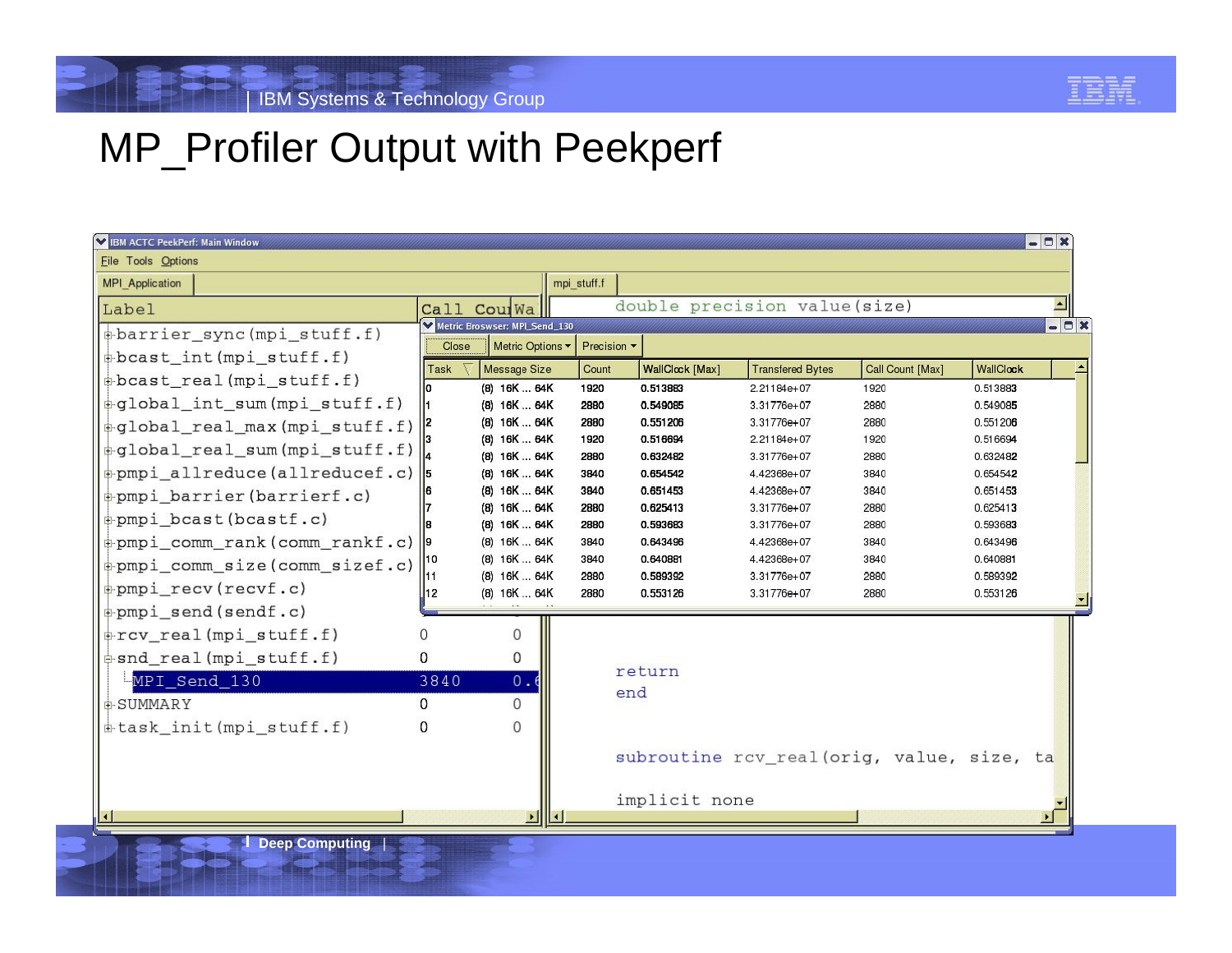

#### Measuring Communication Performance

The MPI standard provides alternate entry points for timing:

```
MPI_Send(…) {
   Start_timer();
   PMPI_Send(...);
   Stop_timer();
   Log_the_event();
}
```
Implement a scalable approach that can support >10\*\*5 MPI tasks.

Two modes: summary and event-logging.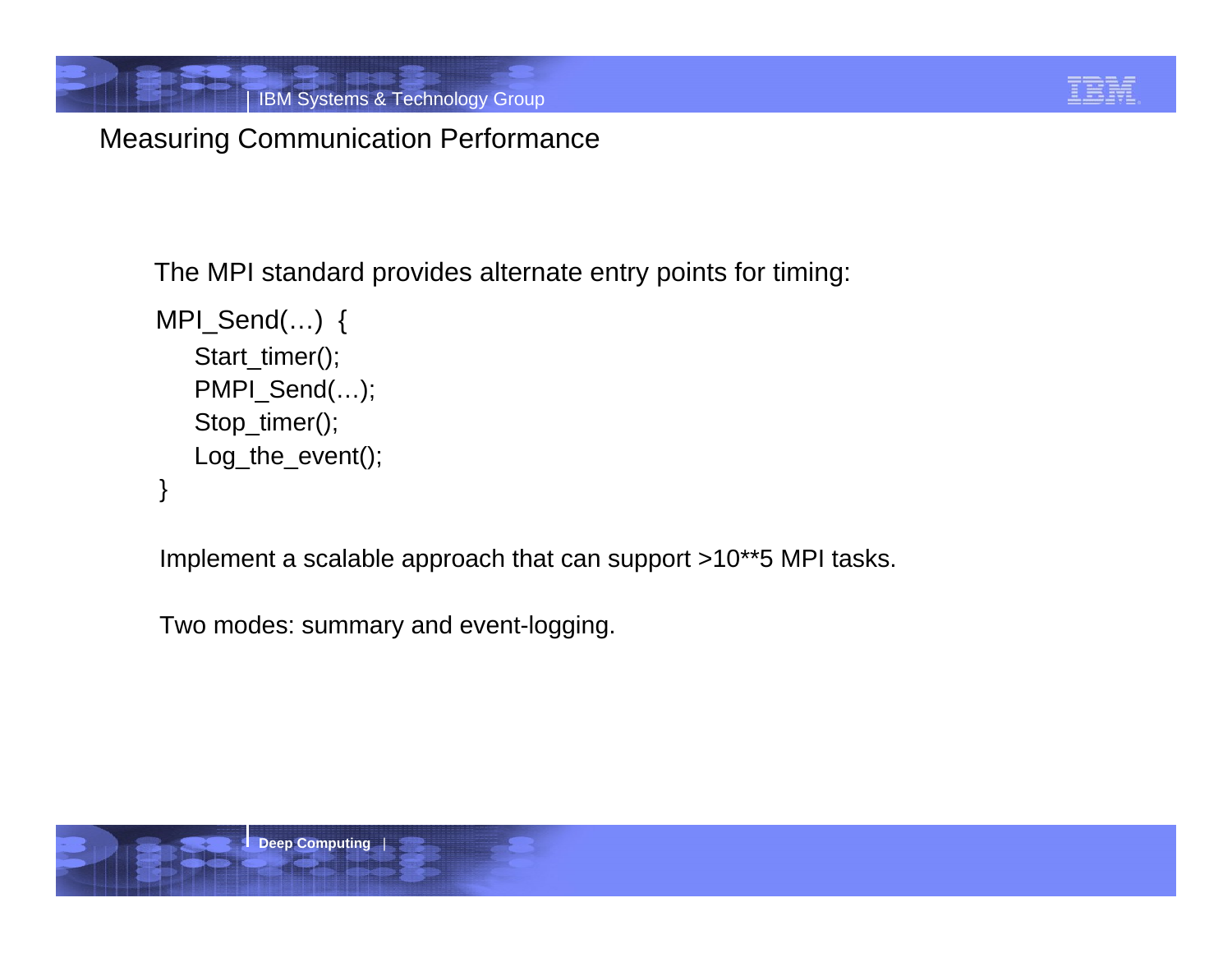

#### MP\_Profiler : Summary Mode

- $\mathbb{R}^n$ Low overhead : <0.1 microsecond per call
- $\mathcal{L}_{\mathcal{A}}$ Low data volume : save just a few small text files
- $\mathbb{R}^n$  Make use of the parallelism to do data collection and analysis
	- Save details for MPI ranks with minimum, maximum, and median communication times.
	- Collect total communication time for all ranks in one text file.
	- Collect data for all hardware counter events in one shot.
	- Automatically filter other profile data from gprof etc.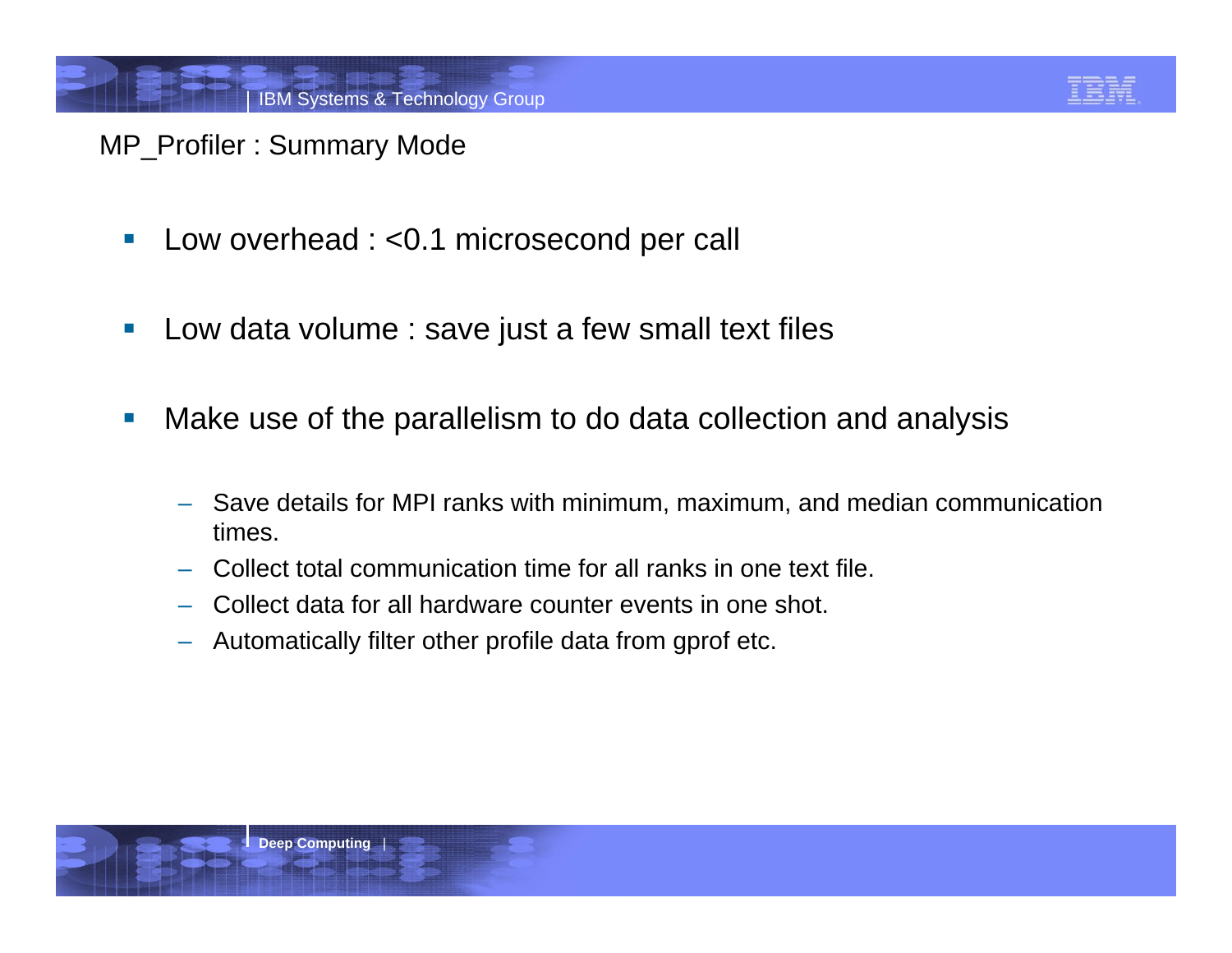

#### MPI Timing Summary

| MPI Rank 0 out of 1024.                                                                                                                |     |                             |       |
|----------------------------------------------------------------------------------------------------------------------------------------|-----|-----------------------------|-------|
| elapsed time from clock-cycles using freq = 700.0 MHz.                                                                                 |     |                             |       |
| total communication time = $4.943$ seconds.<br>$total$ elapsed time $= 43.113$ seconds.<br>top of the heap address $= 158.305$ MBytes. |     |                             |       |
| MPI Routine                                                                                                                            |     | #calls avg. bytes time(sec) |       |
| MPI_Comm_size                                                                                                                          | 2   | 0.0                         | 0.000 |
| MPI_Comm_rank                                                                                                                          | 2   | 0.0                         | 0.000 |
| MPI Isend                                                                                                                              | 171 | 765163.0                    | 0.001 |
| MPI_Irecv                                                                                                                              | 174 | 757120.0                    | 0.000 |
| MPI Wait                                                                                                                               | 340 | 0.0                         | 1.912 |
| MPI_Barrier                                                                                                                            | 11  | 0.0                         | 0.038 |
| MPI Allreduce                                                                                                                          | 11  | 16.7                        | 2.992 |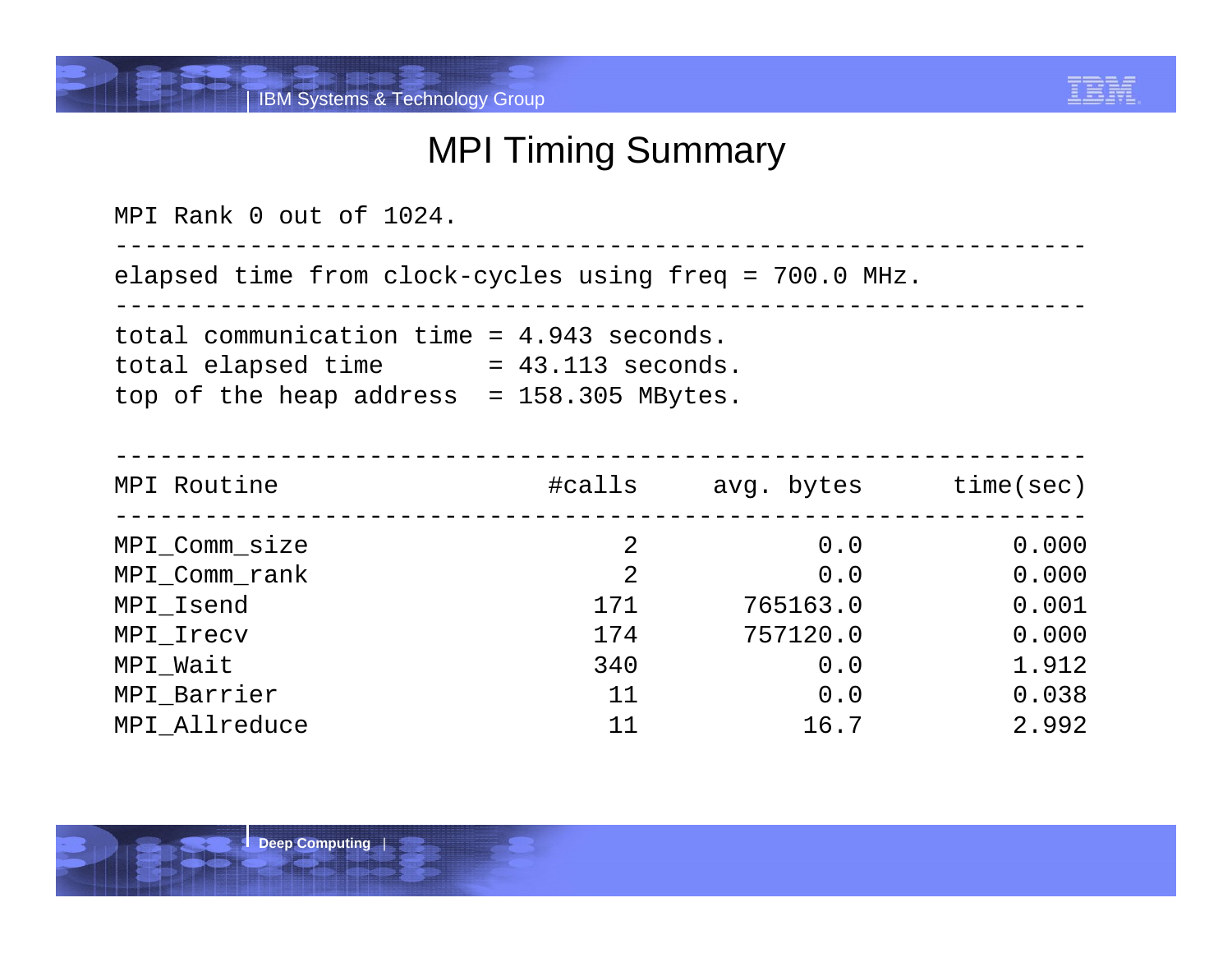

#### MP\_Profiler : Event Logging

- $\overline{\mathcal{A}}$ Visualize the time-sequence of MPI events.
- × Preserve the connection between MPI events and source code.
- $\mathcal{L}_{\mathcal{A}}$ Use a lightweight fast viewer based on OpenGL.
- $\mathcal{A}$ Keep the data volume manageable.
- × Limit event logging to a subset of MPI ranks, and/or to a subset of the overall simulation.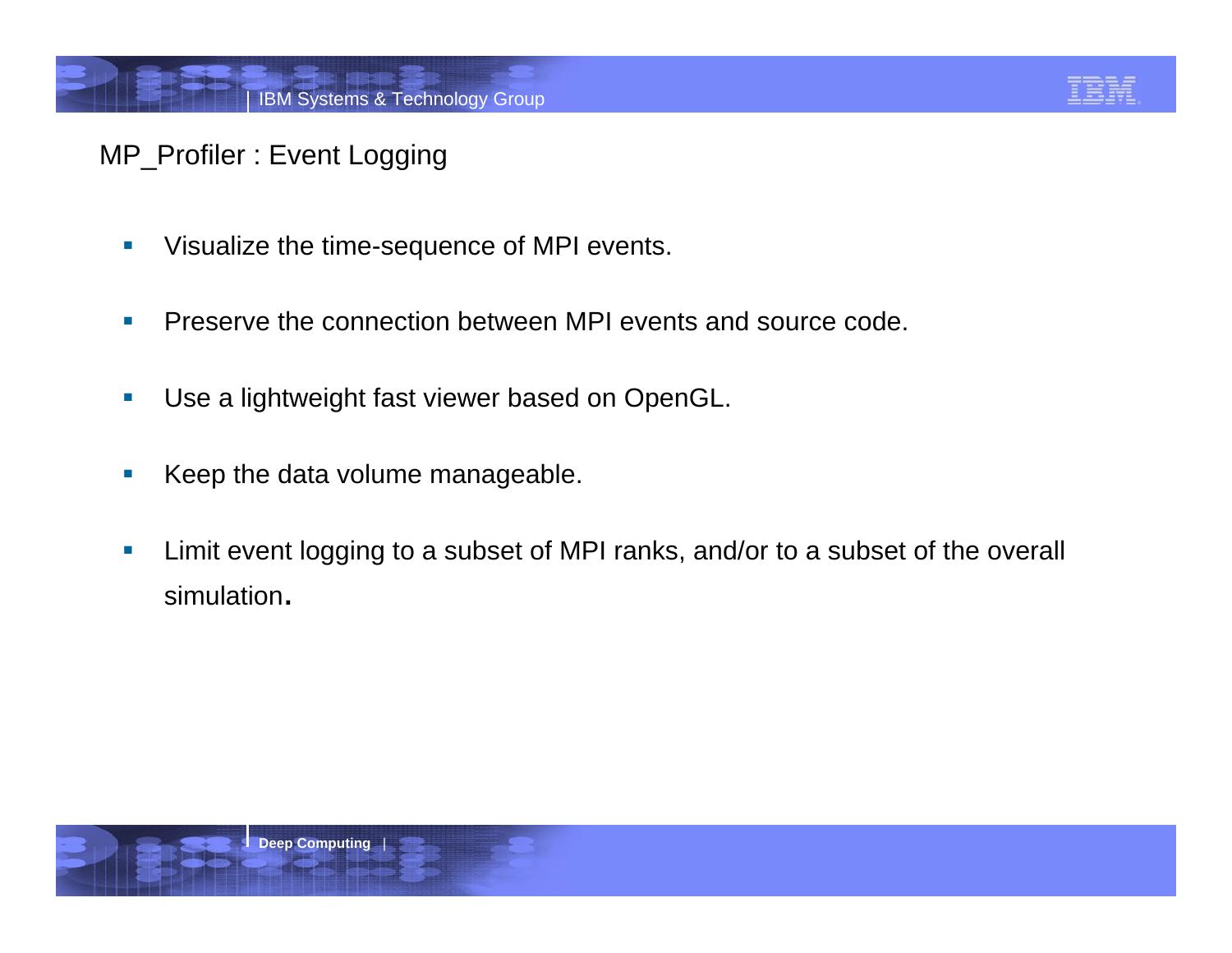

#### MPI Events for Enzo - Original

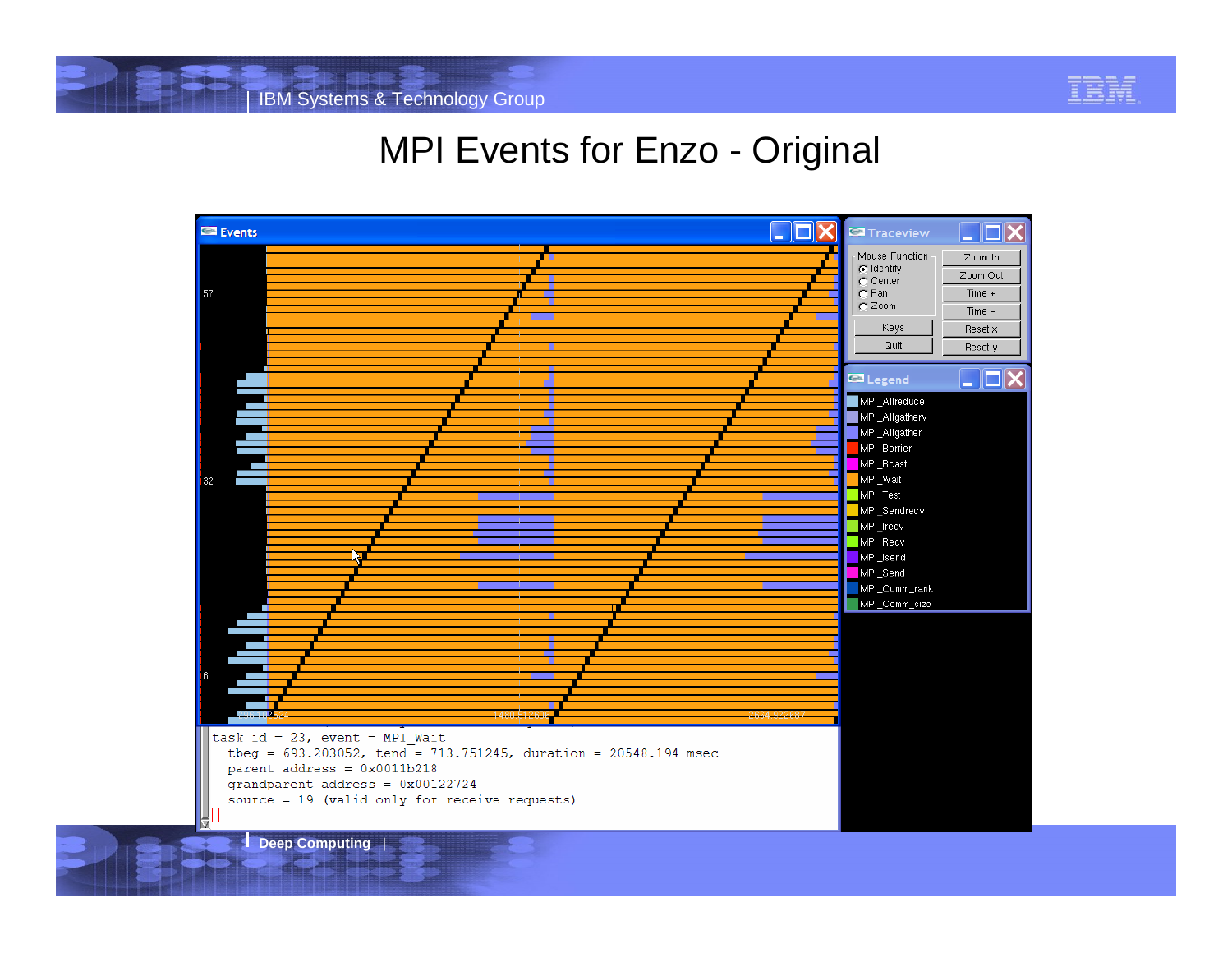

#### Enzo : Original Code

For each pair of regions

```
conditionally call MPI_Test(…) to check for outstanding send requests
```
if regions overlap

call MPI\_Isend(send\_request,…) to "send" data

For each pair of regions

if regions overlap

```
call MPI_Irecv(recv_request) to receive boundary data
```

```
call MPI_Wait(recv_request,…)
```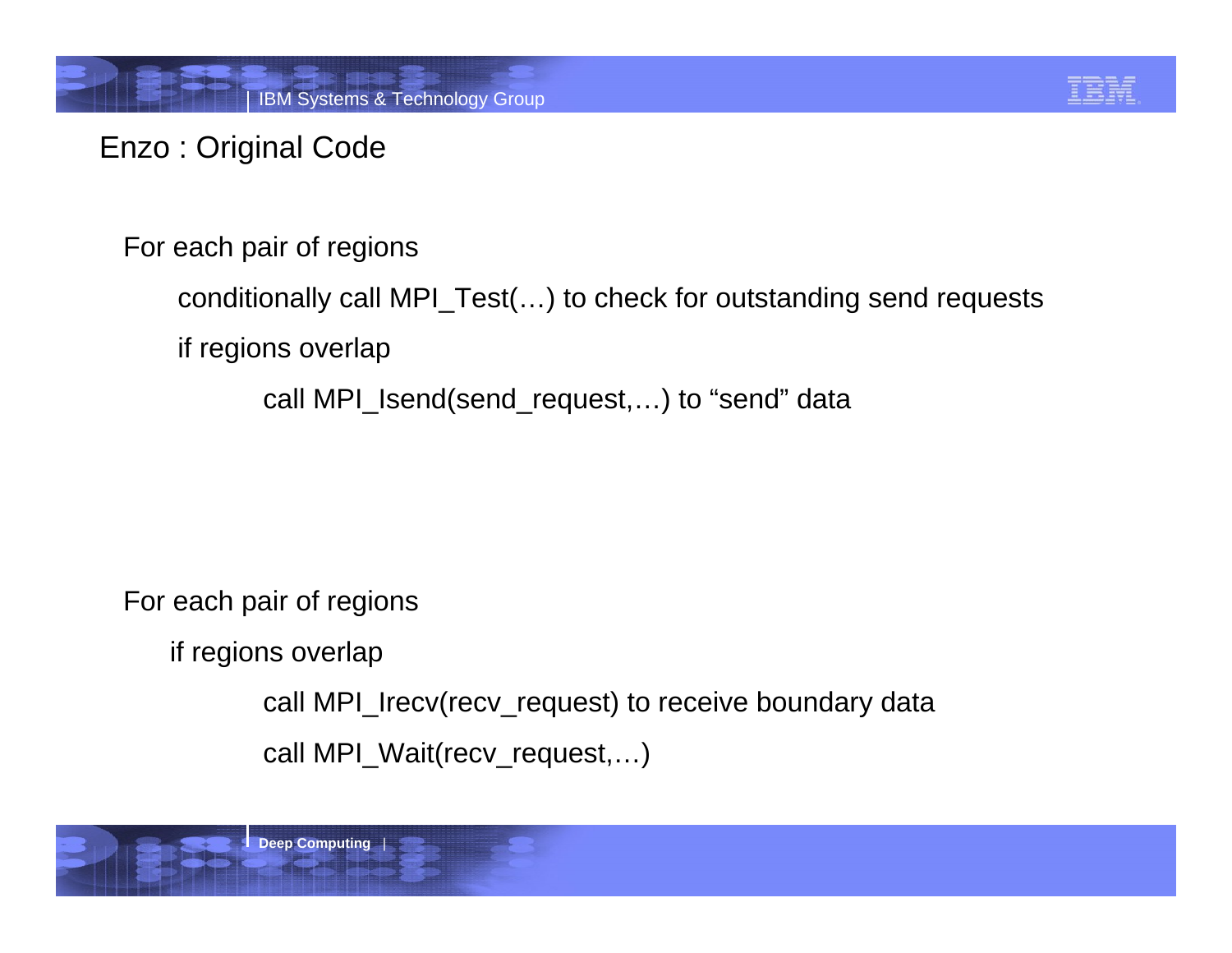#### Enzo : Modified Code

For each pair of regions

```
conditionally call MPI_Test(…) to check for outstanding send requests
```
if regions overlap

call MPI\_Isend(send\_request,…) to "send" data

call MPI\_Barrier(…)

For each pair of regions

if regions overlap

```
call MPI_Irecv(recv_request) to receive boundary data
```

```
call MPI_Wait(recv_request,…)
```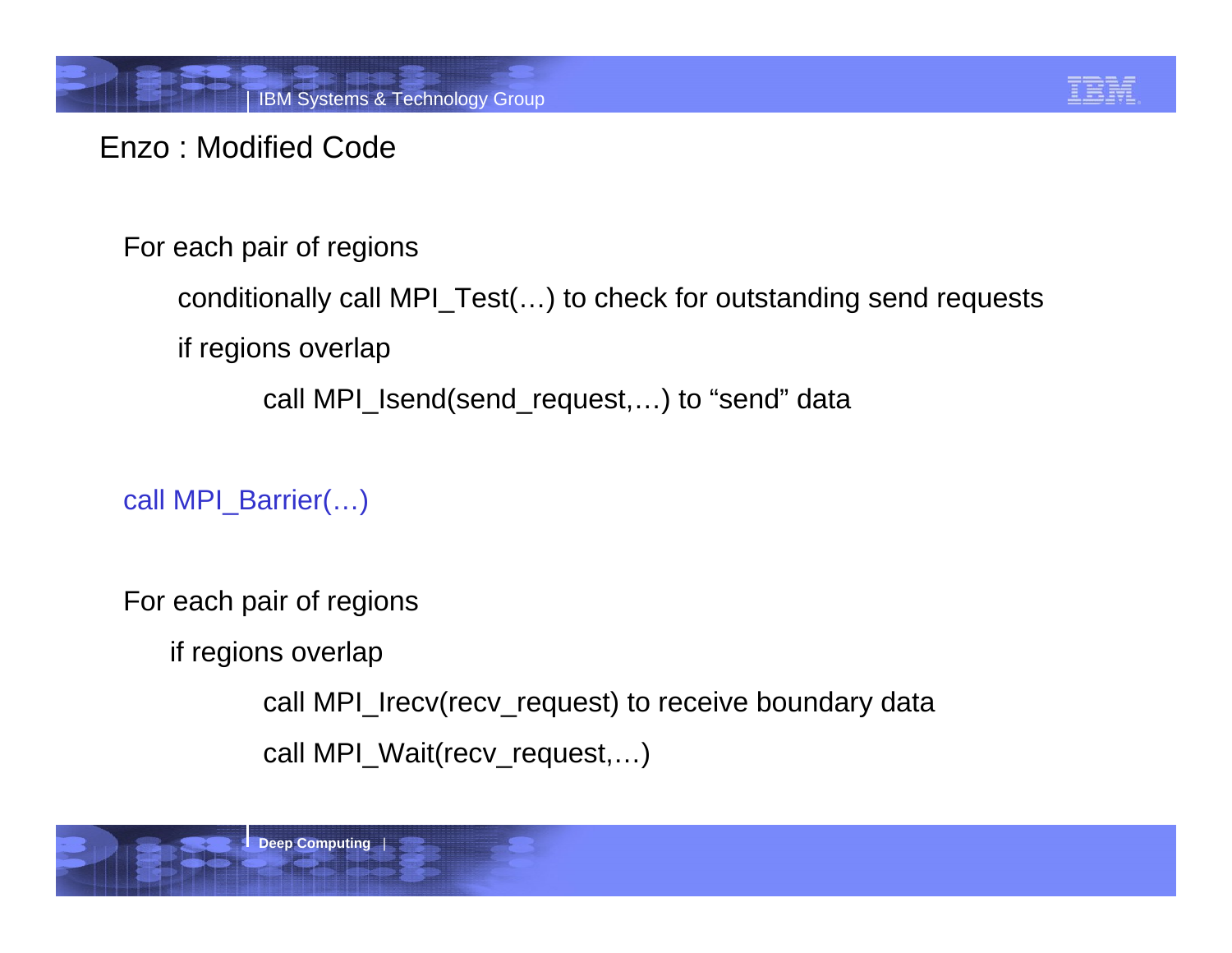

#### MPI Events for Enzo - Tuned



**Deep Computing** |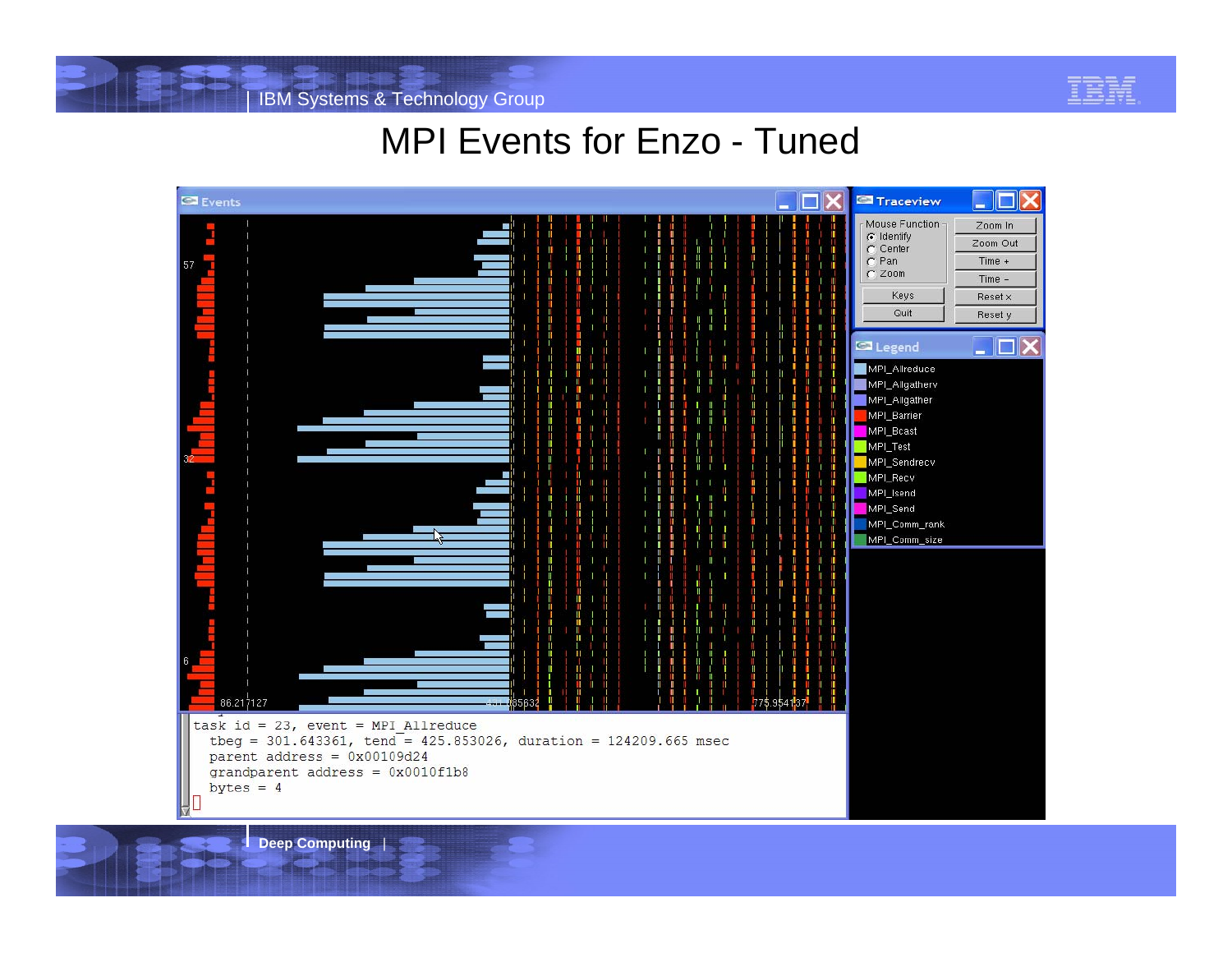# Xprofiler

- $\mathcal{L}_{\mathcal{A}}$ CPU profiling tool similar to gprof
- $\mathcal{C}$ Can be used to profile both serial and parallel applications
- × Use procedure-profiling information to construct a graphical display of the functions within an application
- $\mathcal{C}$  Provide quick access to the profiled data and helps users identify functions that are the most CPU-intensive
- $\mathbb{Z}^2$ Based on sampling (support from both compiler and kernel)
- $\overline{\phantom{a}}$ Charge execution time to source lines and show disassembly code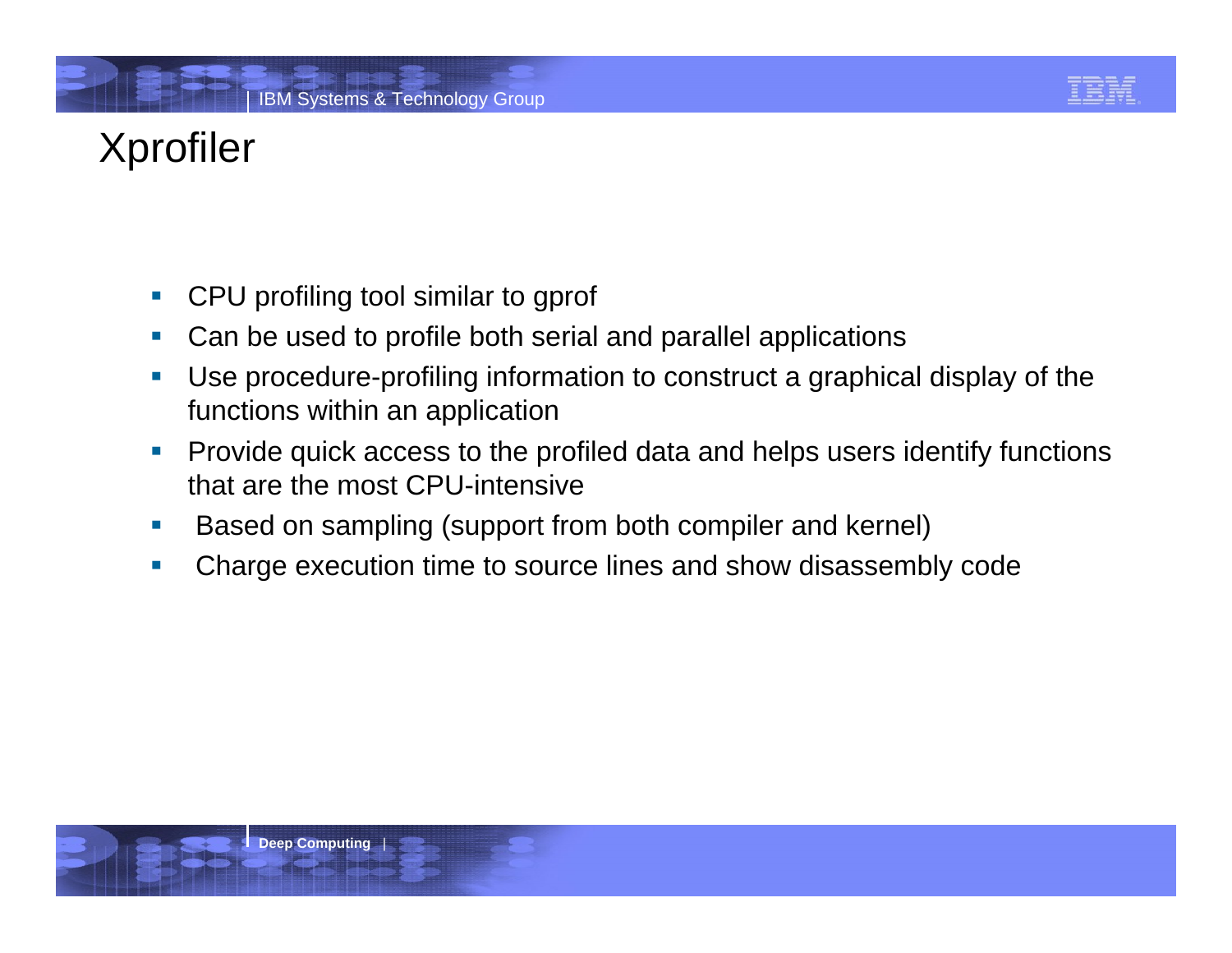

# Running Xprofiler

- $\mathcal{L}_{\mathcal{A}}$ Compile the program with -pg
- $\mathbb{R}^n$ Run the program
- $\Box$  gmon.out file is generated (MPI applications generate gmon.out.1, …, gmon.out.n)
- $\mathcal{L}_{\mathcal{A}}$ Run Xprofiler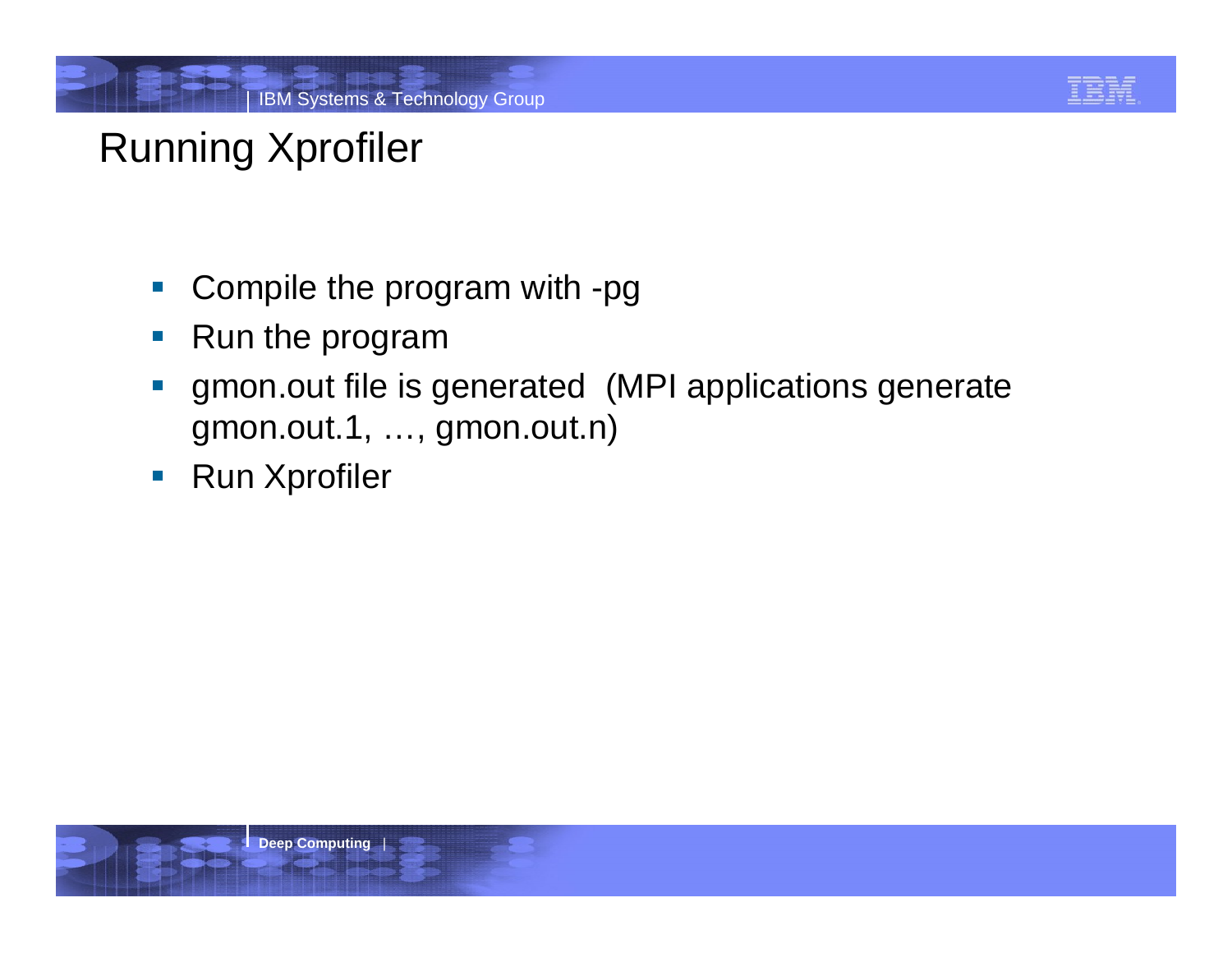

#### Xprofiler - Application View

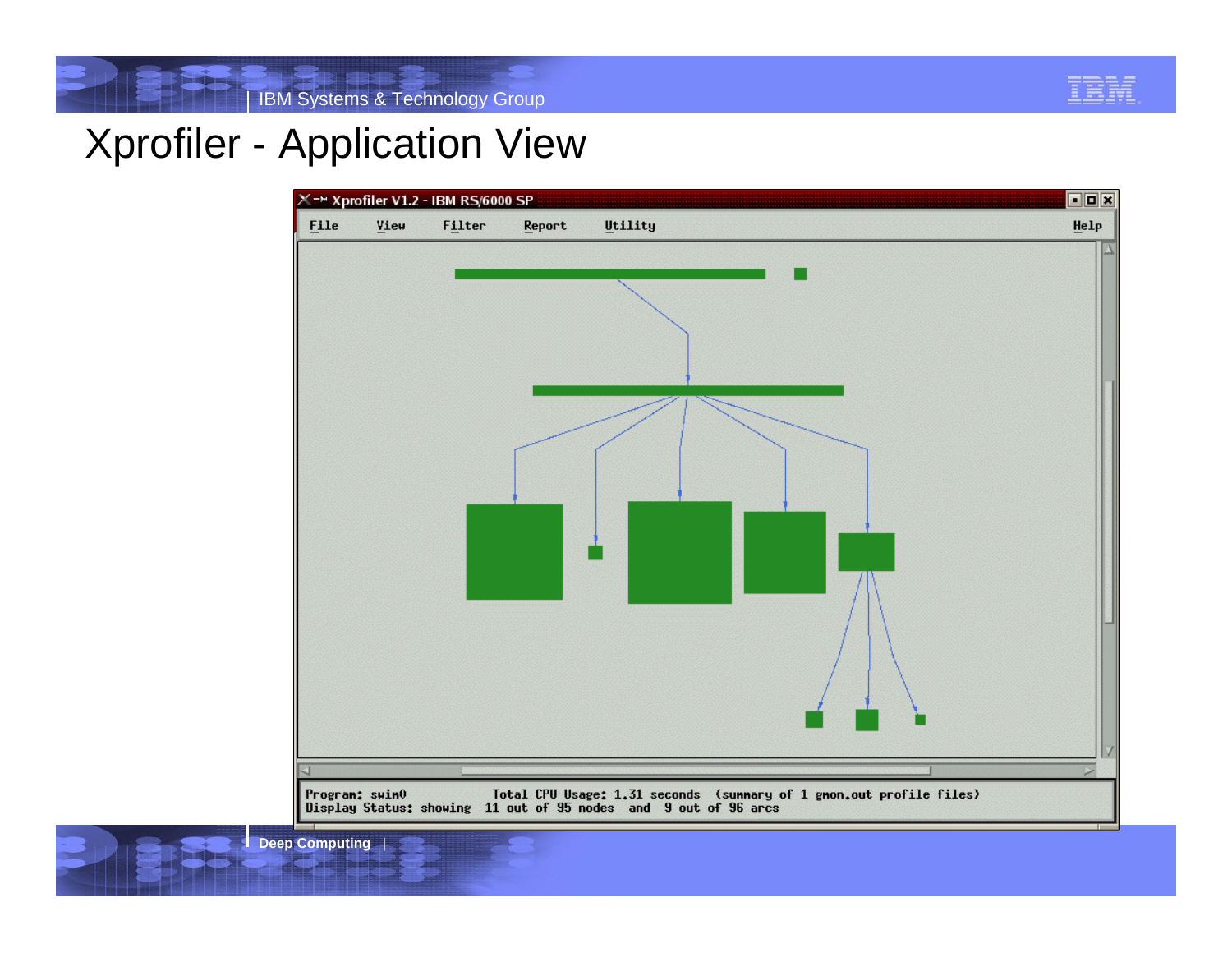## Xprofiler: Main Display

- $\overline{\phantom{a}}$  Width of a bar: time including called routines
- $\overline{\phantom{a}}$ H eight of a bar: time excluding called routines
- $\overline{\phantom{a}}$  Call arrowslabeled withnumber of calls
- $\overline{\phantom{a}}$  Overview windowfor easy navigation (View  $\rightarrow$ Overview)

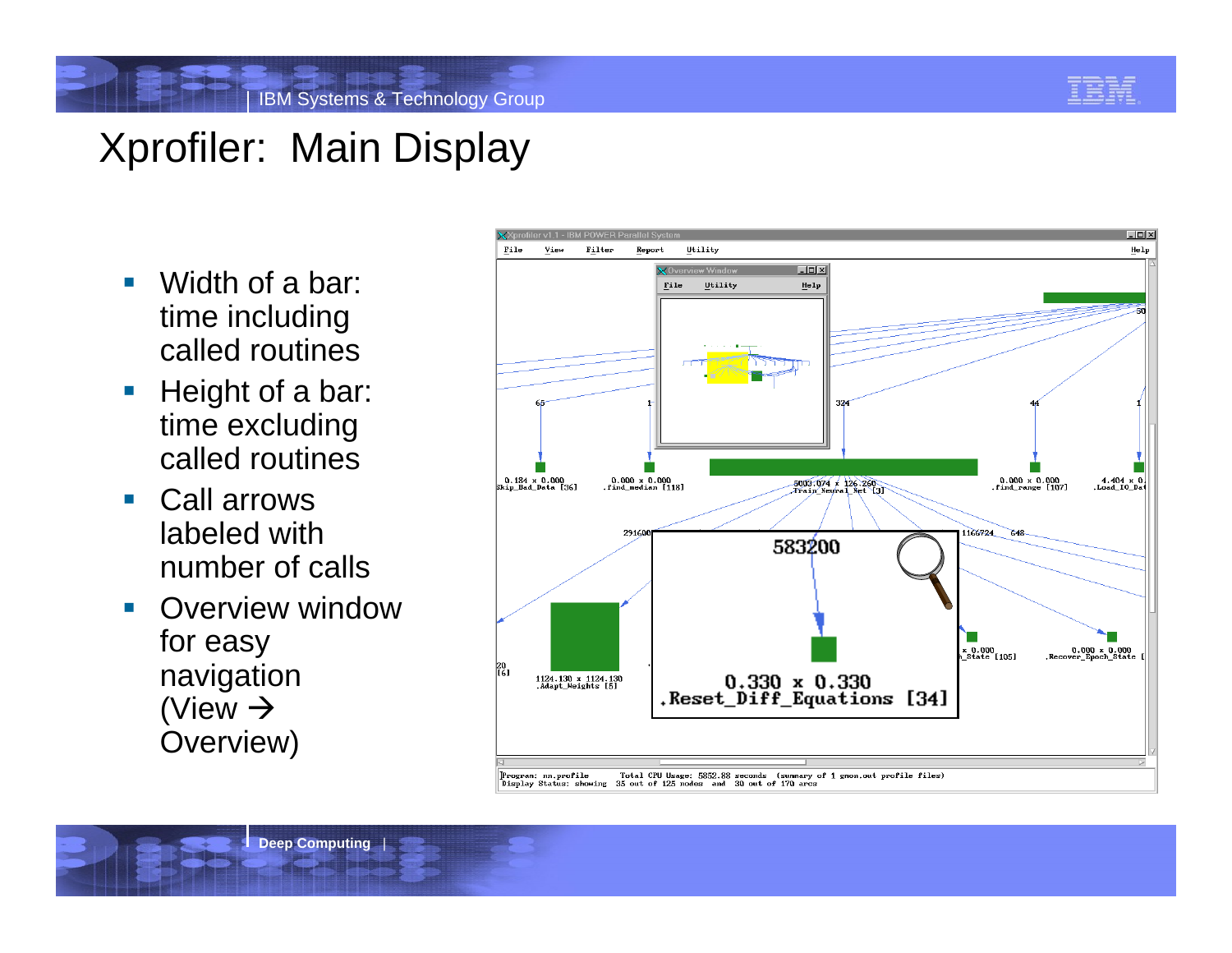

### Xprofiler: Flat Profile

- ľ Menu **Report** provides usual gprof reports plus some extra ones
	- –Flat Profile
	- –Call Graph Profile
	- Function Index
	- Function Call Summary
	- –Library Statistics

|       | <b>X</b> Flat Profile |                       |                                                |         |                     |                  |                                 |                         |           | 모 <sub>비</sub> 지     |
|-------|-----------------------|-----------------------|------------------------------------------------|---------|---------------------|------------------|---------------------------------|-------------------------|-----------|----------------------|
| ıry   | File                  | Code Display          |                                                | Utility |                     |                  |                                 |                         |           | Help                 |
|       | %time                 | cumulative<br>seconds | self<br>seconds                                | calls   | self<br>ms/call     | total<br>ms/call | name                            |                         |           |                      |
|       | 62.9                  | 15.64                 | 15.64                                          |         | 1 15640.00 15650.00 |                  | .main [1]                       |                         |           | $m$ mult.c           |
|       | 33.9                  | 24.08                 | 8.44                                           | 10      | 844.00              | 844.00           | thsub [3]                       |                         |           | mtdsqmm.c            |
|       | 2.7                   | 24.75                 | 0.67                                           |         |                     |                  | .datb [5]                       |                         |           | datb.f               |
|       | 0.2                   | 24.81                 | 0.06                                           |         |                     |                  | dtrca [6].                      |                         |           | dtrca.f              |
|       | 0.2                   | 24.85                 | 0.04                                           |         |                     |                  | durand [7].                     |                         |           | durand.f             |
|       | 0.0                   | 24.86                 | 0.01                                           | 28      | 0.36                | 0.36             |                                 | .fwrite unlocked [9]    |           |                      |
|       | 0.0                   | 24.87                 | 0.01                                           |         |                     |                  | dgetmo [12]                     |                         |           | dgetmo.f             |
|       | n n                   | 24.82                 | ممدم                                           | 尾尾      | 0. QQ               | 0.00-            | leftmost [12]                   |                         |           |                      |
|       | cumulative            |                       | self                                           |         |                     |                  | self                            | total                   |           |                      |
| %time | seconds               |                       | seconds                                        |         | calls               |                  | ms/call                         | ms/call                 | name      |                      |
| 62.9  |                       | 15.64                 | 15.64                                          |         |                     | 1                |                                 | 15640.00 15650.00       | main [1]. |                      |
|       | U.U                   | 24.87                 | ᠊ᢐ.ᡂ                                           | 28      | Ծ. ԾԾ               | U. 36            | .fwrite IXT                     |                         |           | . . / / / / <i>.</i> |
|       | 0.0                   | 24.87                 | 0.00                                           | 28      | 0.00                | 0.00             | .memchr [19]                    |                         |           | . . / / / / /        |
|       | 0.0                   | 24.87                 | 0.00                                           | 16      | 0.00                | 0.00             | .rightmost [20]                 |                         |           | . . / / / / /        |
|       | 0.0                   | 24.87                 | 0.00                                           | 10      | 0.00                | 0.00             | .mtdsqmm [21]                   |                         |           | mtdsqmm.c            |
|       | 0.0                   | 24.87                 | 0.00                                           | 10      | 0.00                | 0.00             | splint [22]                     |                         |           |                      |
|       | 0.0                   | 24.87                 | 0.00                                           | 10      | 0.00                | 0.00             |                                 | syncthreads [23]        |           | mtdsqmm.c            |
|       | 0.0                   | 24.87                 | 0.00                                           | 9       | 0.00                | 1.11             | ._doprnt [10]                   |                         |           | . . / / / / /        |
|       | 0.0                   | 24.87<br>24.87        | 0.00<br>0.00                                   | 9<br>9  | 0.00<br>0.00        | 0.00<br>0.00     | . xflsbuf [24]<br>. xwrite [25] |                         |           | . . / / / / /        |
|       | 0.0<br>0.0            | 24.87                 | 0.00                                           | 9       | 0.00                | 1.11             | .printf [11]                    |                         |           |                      |
|       | 0.0                   | 24.87                 | 0.00                                           | 9       | 0.00                | 0.00             |                                 | time base to time [26]. |           |                      |
|       |                       |                       |                                                |         |                     |                  |                                 |                         |           |                      |
|       |                       |                       |                                                |         |                     |                  |                                 |                         |           | . . / / / / /        |
|       |                       |                       |                                                |         |                     |                  |                                 |                         |           |                      |
|       | 國                     |                       | Search Engine: (regular expressions supported) |         |                     |                  |                                 |                         |           | 罓                    |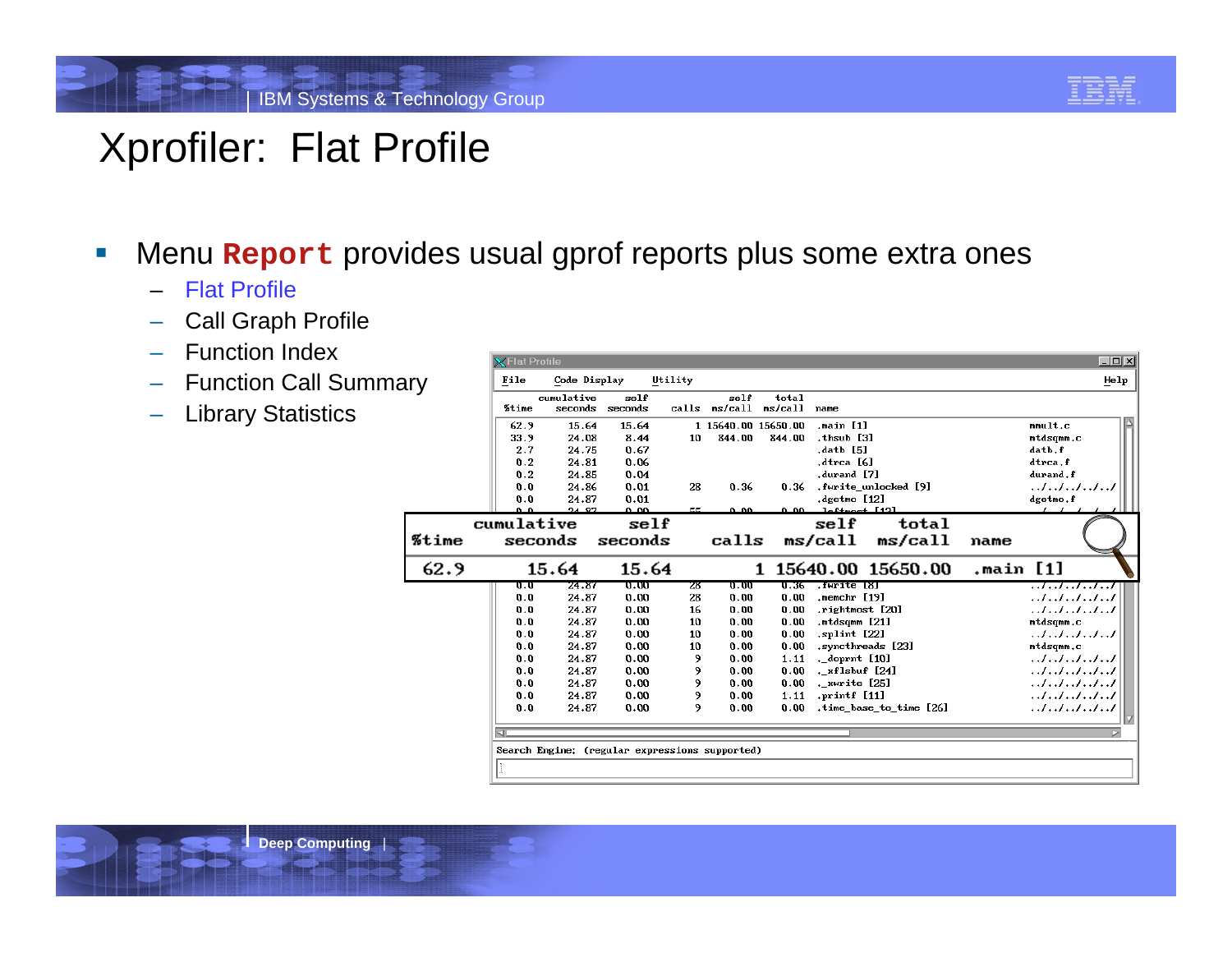## Xprofiler: Source Code Window

- $\mathcal{C}^{\mathcal{A}}$  Source codewindow displays source codewith time profile (in ticks=.01 sec)
- $\mathcal{C}$  Access
	- Select function in main display
	- $\quad \Rightarrow$  context menu
	- Select function in flat profile
	- – ${\mathord{\text{--}}} \quad \Rightarrow$  Code Display
	- $\;\rightarrow$  Show Source Code

|                                                                                         | Utility                     |                                                                                                                                                                                                                                                                                                                         | Help |
|-----------------------------------------------------------------------------------------|-----------------------------|-------------------------------------------------------------------------------------------------------------------------------------------------------------------------------------------------------------------------------------------------------------------------------------------------------------------------|------|
| line                                                                                    | no. ticks<br>per line       | source code                                                                                                                                                                                                                                                                                                             |      |
| 202<br>203<br>204<br>205<br>206<br>207<br>208<br>209<br>210<br>211<br>212               | 4<br>8<br>1<br>5<br>5<br>19 | -------*/<br>/*------<br>/* use 2x-unrolling of the outer two loops */<br>/*-------<br>----------*/<br>for $(i=i0; i(i0+is-1; i+=2)$<br>ſ<br>for $(j=j0; j \langle j0+js-1; j+2)$<br>$t11 = c[i*nt]$ :<br>$t12 = c[i*nt_{i+1}].$<br>$t21 = c[(i+1)*n+j];$<br>$t22 = c[(i+1)*m+(i+1)]$ :                                 |      |
| 213<br>217                                                                              | 229                         | for (k=kQ; k <kq+ks; k++)<br=""><math>t21 = t21 + a[(i+1)*n+k]*b[t[j*n+k];</math></kq+ks;>                                                                                                                                                                                                                              |      |
| 218<br>219<br>220<br>221<br>222<br>223<br>224<br>225<br>226<br>227<br>228<br>229<br>230 | 144<br>7<br>з<br>5          | $t22 = t22 + a[(i+1)*n+k]*b[t((i+1)*n+k];$<br>ł<br>$c[i*n+1]=t11$ :<br>$c[i*n+j+1] = t12$ :<br>$c[(i+1)*m+j] = t21;$<br>$c[(i+1)*n+(i+1)] = t22$<br>Ŧ<br>for $(j=j; j \langle j0+js; j++)$<br>ł.<br>$t11 = c[i*nt,j];$<br>$t21 = c[(i+1)*n+j];$<br>for $(k=k0; k(k0+ks; k++)$<br>€<br>$t11 = t11 + a[im+k]$ *bt[j*n+k]; |      |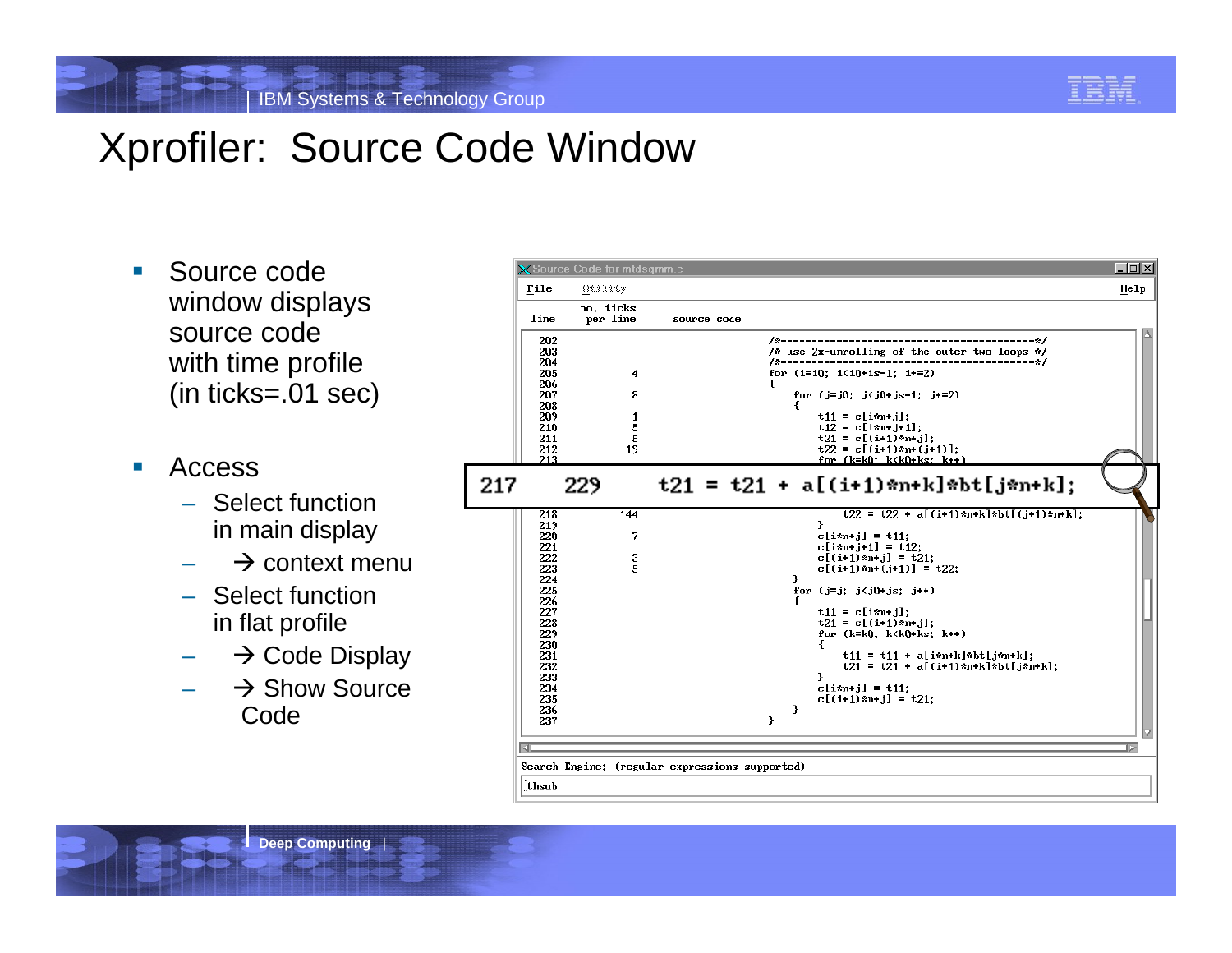#### Xprofiler - Disassembler Code

| $-$             | Disassembler Code for .calc3 [3]<br>п. |                 |       |                |                                               |  |  |  |  |
|-----------------|----------------------------------------|-----------------|-------|----------------|-----------------------------------------------|--|--|--|--|
| File            |                                        |                 |       |                | He1p                                          |  |  |  |  |
| address         | no. ticks<br>per instr.                | instruction     |       | assembler code | source code                                   |  |  |  |  |
| 10002E18        | 81                                     | <b>FCC4287C</b> | fnms  | 6, 4, 1, 5     |                                               |  |  |  |  |
| 10002E1C        | 64                                     | <b>CCF70008</b> | 1fdu  | 7,0x8(23)      | $POLD(I, J) = P(I, J) + ALPHA* (PNEW(I, J) -$ |  |  |  |  |
| 10002E20        | 187                                    | <b>C90C0008</b> | 1fd   | 8,0x8(12)      |                                               |  |  |  |  |
| 10002E24        | 53                                     | C9750008        | 1fd   | 11,0x8(21)     | $UOLD(I, J) = U(I, J) + ALPHA*(UNEM(I, J) -$  |  |  |  |  |
| 10002E28        | 89                                     | <b>FD63582A</b> | fa    | 11, 3, 11      |                                               |  |  |  |  |
| <b>10002E2C</b> | 63                                     | <b>FD28387C</b> | fnms  | 9, 8, 1, 7     | $POLD(I, J) = P(I, J) + ALPHA* (PNEW(I, J) -$ |  |  |  |  |
| 10002E30        | 4                                      | <b>DD5B0008</b> | stfdu | 10,0x8(27)     | $U(I, J) = UNEM(I, J)$                        |  |  |  |  |
| 10002E34        |                                        | <b>C9540008</b> | 1fd   | 10,0x8(20)     | $VOLD(I, J) = V(I, J) + ALPHA*(VNEW(I, J) -$  |  |  |  |  |
| <b>10002E38</b> | 113                                    | FCCA302A        | fa    | 6, 10, 6       |                                               |  |  |  |  |
| 10002E3C        | 27                                     | C8760008        | 1fd   | 3,0x8(22)      | $POLD(I, J) = P(I, J) + ALPHA* (PNEW(I, J) -$ |  |  |  |  |
| 10002E40        | 87                                     | <b>FD8012FA</b> | fma   | 12, 0, 11, 2   | $UOLD(I, J) = U(I, J) + ALPHA*(UNEM(I, J) -$  |  |  |  |  |
| 10002E44        | 35                                     | <b>DCB90008</b> | stfdu | 5,0x8(25)      | $V(I,J) = VNEW(I,J)$                          |  |  |  |  |
| 10002E48        | 4                                      | FC63482A        | fa    | 3,3,9          | $POLD(I, J) = P(I, J) + ALPHA*(PNEW(I, J) -$  |  |  |  |  |
| 10002E4C        | 12                                     | <b>CD5A0008</b> | 1fdu  | 10,0x8(26)     | $UOLD(I, J) = U(I, J) + ALPHA*(UNEM(I, J) -$  |  |  |  |  |
| 10002E50        | 62                                     | FCC021BA        | fma   | 6, 0, 6, 4     | $VOLD(I, J) = V(I, J) + ALPHA*(VNEW(I, J) -$  |  |  |  |  |
| 10002E54        | 36                                     | <b>C85B0008</b> | 1fd   | 2,0x8(27)      | $UOLD(I, J) = U(I, J) + ALPHA*(UNEM(I, J) -$  |  |  |  |  |
| 10002E58        | 244                                    | <b>DCEC0008</b> | stfdu | 7,0x8(12)      | $P(I,J) = PNEW(I,J)$                          |  |  |  |  |
| 10002E5C        | 28                                     | FD0040FA        | fma   | 8,0,3,8        | $POLD(I, J) = P(I, J) + ALPHA* (PNEW(I, J) -$ |  |  |  |  |
| 10002E60        |                                        | <b>C8990008</b> | 1fd   | 4,0x8(25)      | $VOLD(I, J) = V(I, J) + ALPHA*(VNEW(I, J) -$  |  |  |  |  |
| 10002E64        | 316                                    | <b>DCD40008</b> | stfdu | 6,0x8(20)      |                                               |  |  |  |  |
| 10002E68        | 29                                     | <b>FC62507C</b> | fnms  | 3, 2, 1, 10    | $UOLD(I, J) = U(I, J) + ALPHA*$ (UNEW(I, J)-  |  |  |  |  |
| KI.             |                                        |                 |       |                |                                               |  |  |  |  |

Search Engine: (regular expressions supported)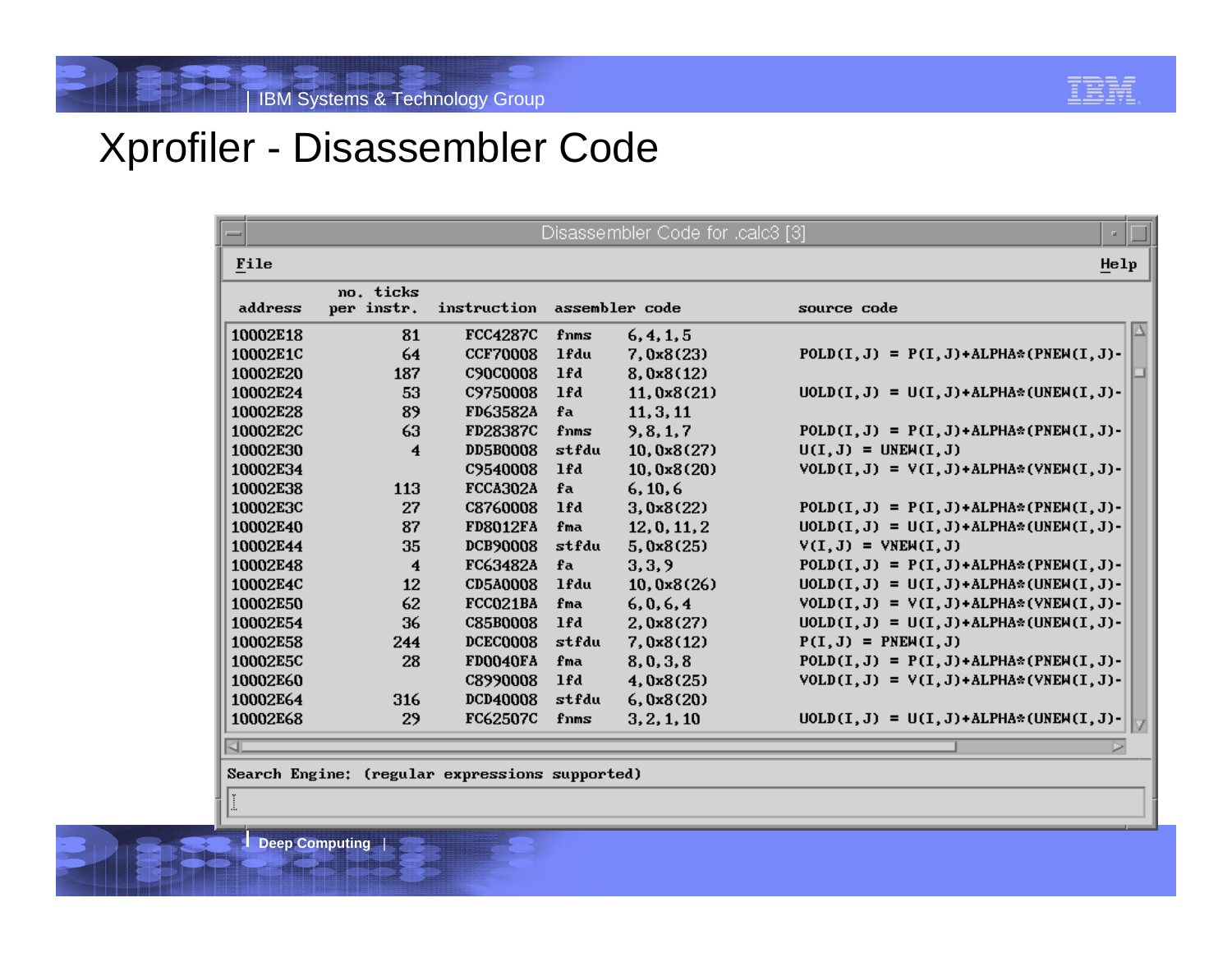

### Hardware Performance Monitor (HPM)

- $\overline{\phantom{a}}$  Provides comprehensive reports of events that are critical to performance on IBM systems.
- $\mathbb{R}^n$  Gather critical hardware performance metrics, e.g.
	- Number of misses on all cache levels
	- Number of floating point instructions executed
	- Number of instruction loads that cause TLB misses
- $\overline{\phantom{a}}$ Helps to identify and eliminate performance bottlenecks.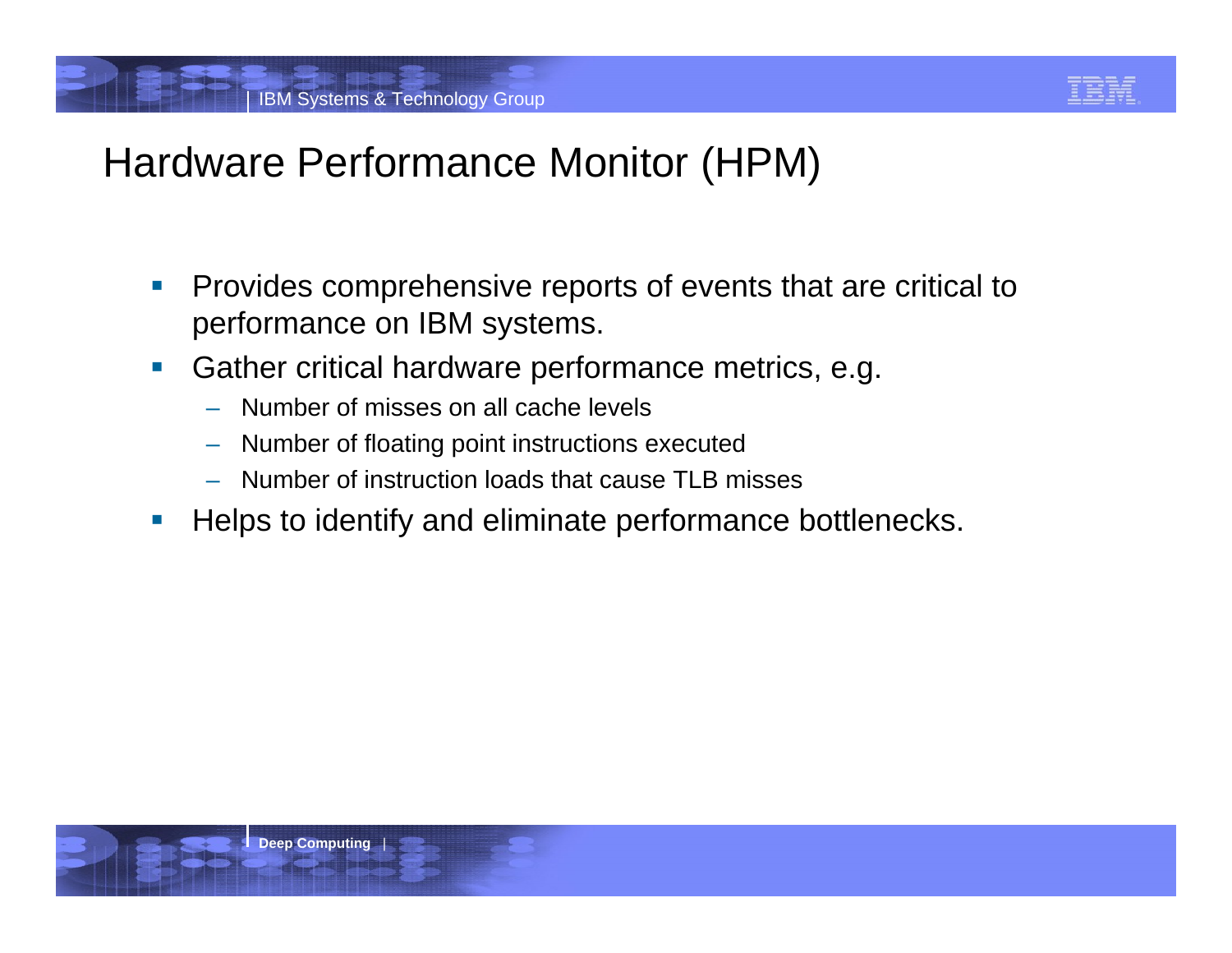# LIBHPM

- $\mathcal{L}_{\mathcal{A}}$ Instrumentation library
- $\overline{\phantom{a}}$  Provides performance information for instrumented program sections
- $\mathcal{L}_{\mathcal{A}}$ Supports multiple (nested) instrumentation sections
- $\mathbb{R}^n$ Multiple sections may have the same ID
- $\mathbb{R}^3$ Run-time performance information collection
- $\mathbb{R}^2$ Based on bgl\_perfctr layer – can be eliminated in BG/P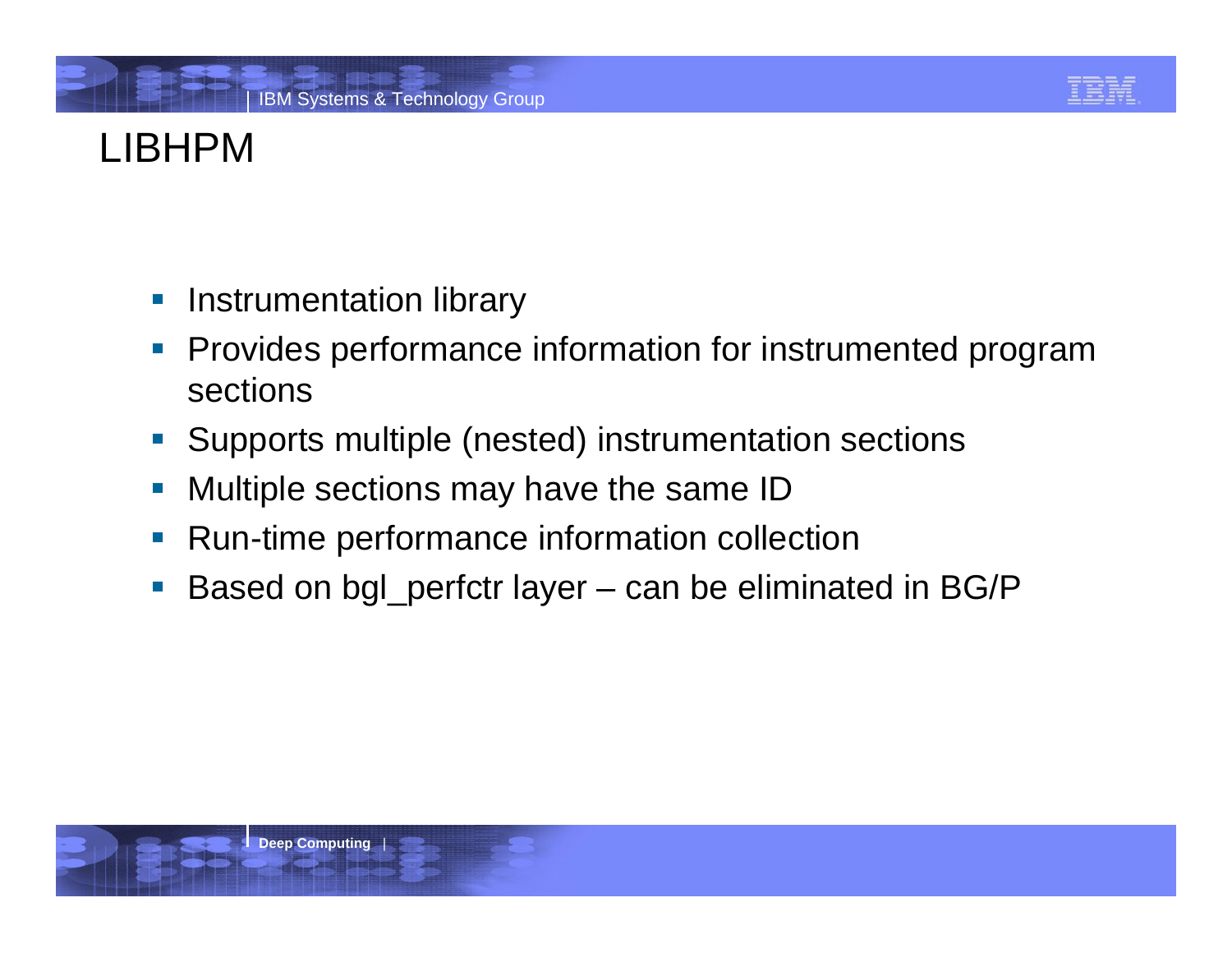## Event Sets

- $\mathcal{L}_{\mathcal{A}}$ 16 sets (0-15); 328 events
- $\mathcal{C}^{\mathcal{A}}$  Information for
	- Time
	- FPU (0,1)
	- L3 memory
	- Processing Unit (0,1)
	- Tree network
	- Torus network
- $\mathcal{L}_{\mathcal{A}}$ For detailed names and descriptions: event\_sets.txt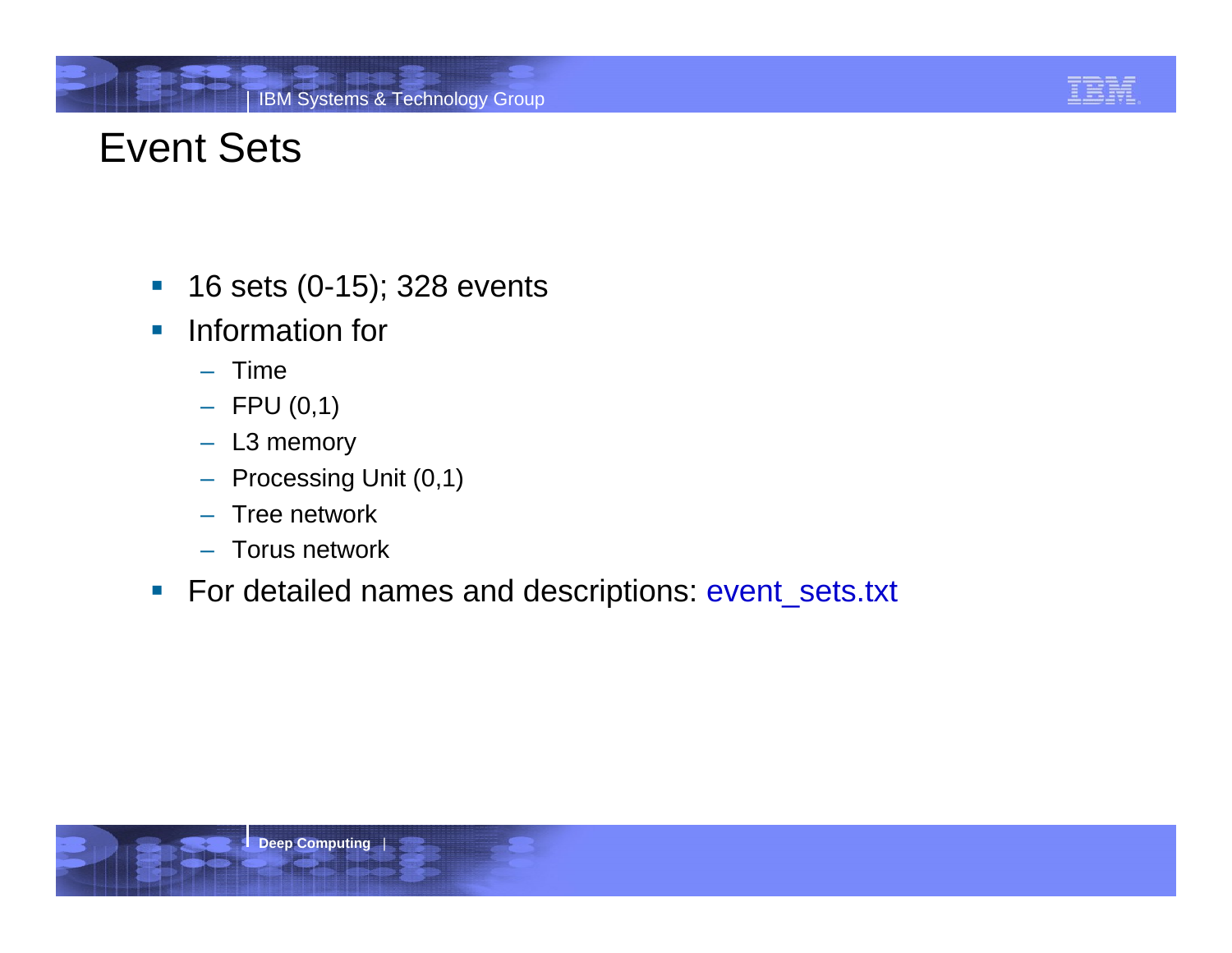# Functions

- $\mathcal{L}_{\mathcal{A}}$ hpmInit( taskID, progName ) / f\_hpminit( taskID, progName )
	- –- taskID is an integer value indicating the node ID.
	- progName is a string with the program name.
- $\mathcal{C}$ hpmStart( instID, label ) / f\_hpmstart( instID, label )
	- – $-$  instID is the instrumented section ID. It should be  $> 0$  and  $\lt = 100$  ( can be overridden)
	- Label is a string containing a label, which is displayed by PeekPerf
- $\mathbb{R}^n$ hpmStop( instID) / f\_hpmstop( instID)
	- – For each call to hpmStart, there should be a corresponding call to hpmStop with matching instID
- $\mathcal{L}_{\mathcal{A}}$ hpmTerminate( taskID) / f\_hpmterminate( taskID)
	- – This function will generate the output. If the program exits without calling hpmTerminate, no performance information will be generated.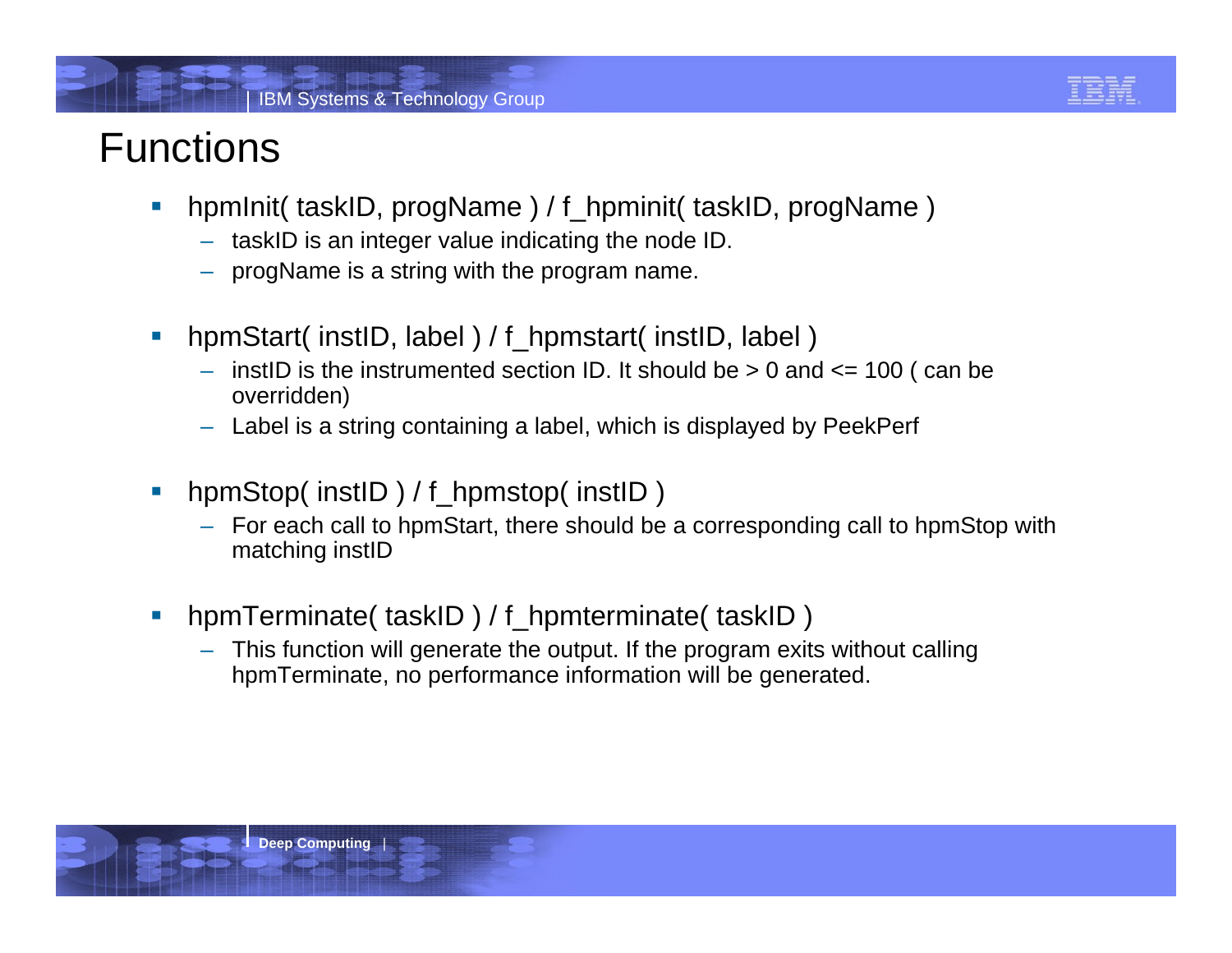

## Functions (continued)

- hpmGetTimeAndCounters( numCounters, time, values ) / f\_GetTimeAndCounters ( numCounters, time, values )
	- returns the time in seconds and counts since the call to hpmInit.
	- –numCounters: integer indicating the number of counters to be accessed.
	- time: double precision float
	- values: "long long" vector of size "numCounters".
- hpmGetCounters( values ) / f\_hpmGetCounters ( values )
	- Similar to hpmGetTimeAndCounters
	- only returns the total counts since the call to hpmInit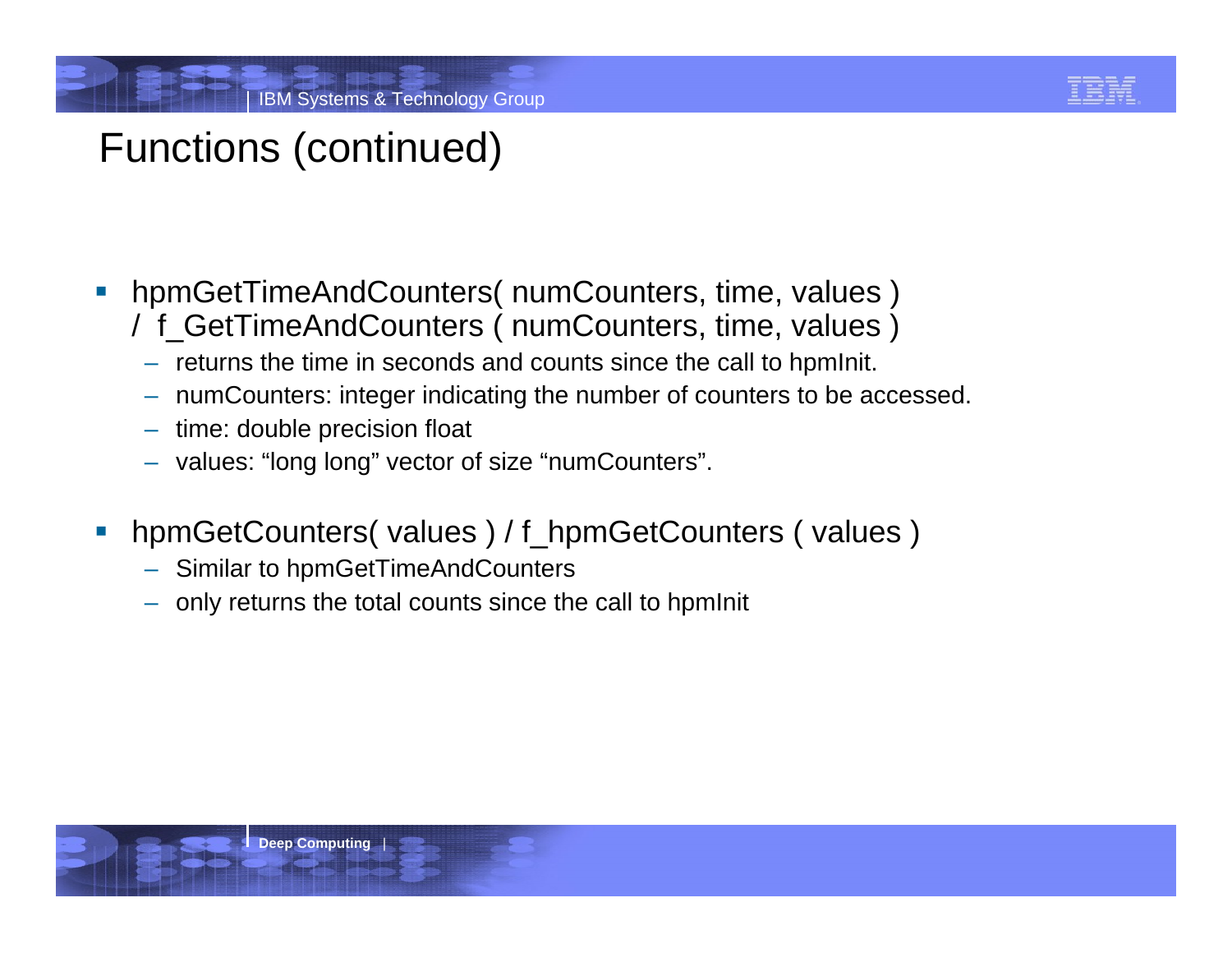

### Example of Instrumented Code

#### ▉  $C / C++$

```
declaration: #include "libhpm.h"
 use:
```

```
hpmInit( taskID, "my program" );
hpmStart( 1, "outer call" );
do_work();
hpmStart( 2, "computing meaning of 
         life" );
do_more_work(); 
hpmStop(2);
hpmStop(1);
hpmTerminate( taskID );
```
#### ▁ Fortran

```
declaration: #include "f_hpm.h"
 use: call f_hpminit( taskID, "my program" ) 
     call f_hpmstart( 1, "Do Loop" )
     do … call do_work() 
      call f_hpmstart( 5, "computing meaning 
               of life" );
      call do_more_work();
      call f_hpmstop( 5 ); 
     end do call f_hpmstop( 1 ) 
     call f_hpmterminate( taskID )
```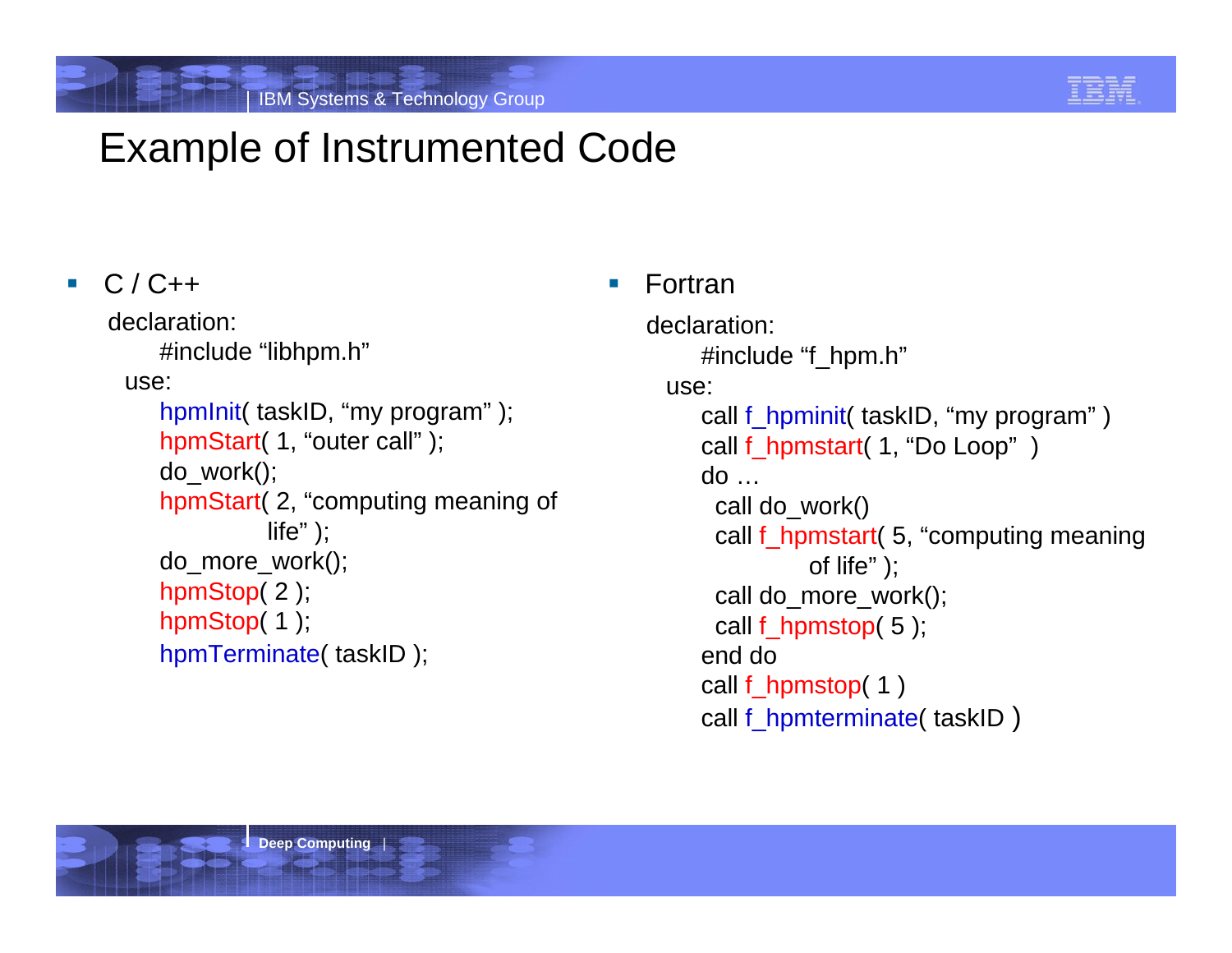

#### Hpmcount Example

| : 7.378159 seconds |
|--------------------|
|                    |
| : 0.010000 seconds |
| : 672 Kbytes*sec   |
|                    |
| : 0                |
| : 0                |
| : 54331072         |
| : 2172             |
| : 17928229         |
| : 0.446 %          |
| : 0.004 M          |
| : 2.140            |
| : 0.330            |
|                    |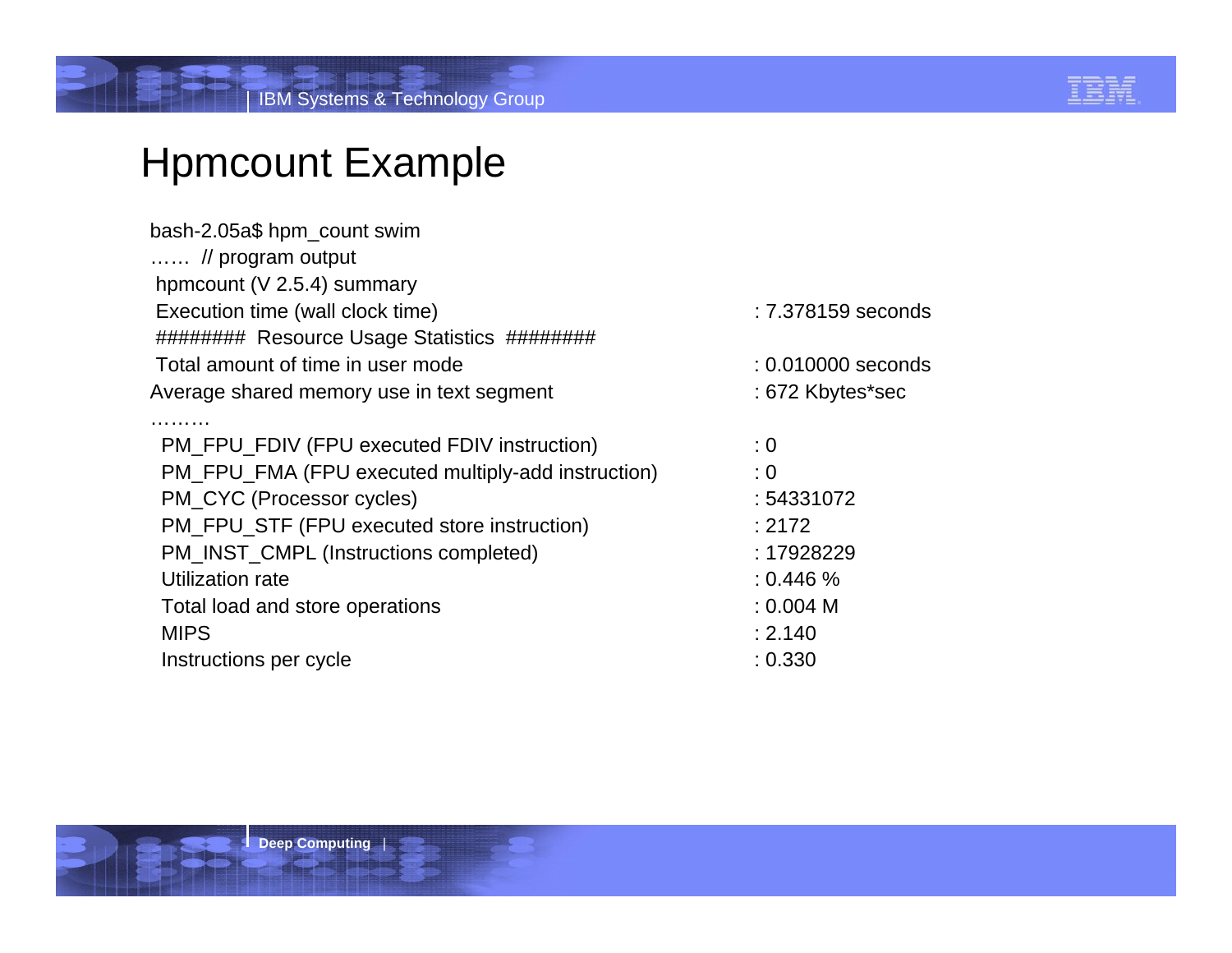

#### HPM Visualization Using PeekPerf

| hpmviz<br>Eile<br>calc3.f<br>calc2.f<br>swim_omp<br>swim_omp.f<br>calc1.f                                                                                                                                                                                            | и. | ■ Count<br>ExcSec     |
|----------------------------------------------------------------------------------------------------------------------------------------------------------------------------------------------------------------------------------------------------------------------|----|-----------------------|
|                                                                                                                                                                                                                                                                      |    |                       |
|                                                                                                                                                                                                                                                                      |    |                       |
|                                                                                                                                                                                                                                                                      |    | ■ IncSec              |
| ExcSec<br>Label<br>IncSec<br>Count<br>VOLD(N1,N2), POLD(N1,N2),                                                                                                                                                                                                      |    | PM FPU FDIV           |
| 2<br>CU(N1,N2), CV(N1,N2),<br>4.572<br>4.572<br>2398<br>Loop 300<br>Z(N1,N2), H(N1,N2), PSI(N1,N2)                                                                                                                                                                   |    | PM_FPU_FMA            |
| 4.203<br>Loop 200<br>4.203<br>2400<br>С<br>Loop 100<br>3.071<br>3.071<br>2400                                                                                                                                                                                        |    | PM_FPU0_FIN           |
| COMMON /CONS/ DT,TDT,DX,DY,A,ALPHA,ITMAX,MPRINT,<br>Calc3<br>1.838<br>6.813<br>2398                                                                                                                                                                                  |    |                       |
| NP1,EL,PI,TPI,DI,DJ,PCF<br>Calc <sub>2</sub><br>1.013<br>5.632<br>2400                                                                                                                                                                                               |    | PM_FPU1_FIN           |
| integer ierr                                                                                                                                                                                                                                                         |    | PM CYC                |
| Metric Broswser: Loop 300                                                                                                                                                                                                                                            |    | PM_FPU_STF            |
| Metric Options<br>Precision /<br>Close                                                                                                                                                                                                                               |    | PM INST CMPL          |
| Node<br>ExcSec   IncSec<br>HW FP/Cyc   Instr/LS   M Flips<br>Thread<br>$\vert$ Count<br>$ (M)$ LS $ MPS $<br>$ $ lpC<br>Mflip/s WFlips Wflip.<br>$ U $ time $ U$ se rate                                                                                             |    | PM_LSU_LDF            |
| 2398<br>4.539<br>589.86 0.26 129.947 589.86 129.9<br>$\circ$<br>4.539<br>3.923<br>86.425 590.056 291.855<br>0.116<br>2.245<br>3<br>2398<br>4.572<br>4.378<br>1.978 608.234 0.211 133.037 608.234 133.0<br>0<br>4.572<br>95.763 608.414 263.277<br>0.107<br>$\Omega$  |    | $\blacksquare$ U time |
| 2398<br>4.549<br>4.549<br>4.366<br>95.979 590.019 255.241<br>0.104<br>1.968 589.838 0.205 129.663 589.838 129.6<br>2                                                                                                                                                 |    | ■ Use rate            |
| 4.547<br>4.547<br>4.308<br>0.105<br>1.997 589.837 0.21 129.728 589.837 129.7<br>$\mathbf{1}$<br>2398<br>94.759 590.024 259.19                                                                                                                                        |    |                       |
| $\overline{c}$<br>4.534<br>4.398<br>1.945 589.856 0.201 130.088 589.856 130.0<br>2398<br>4.534<br>96.999 590.044 253.123<br>0.103<br>$\mathbf{1}$<br>4.528<br>3.942<br>2.195 589.807 0.253 130.263 589.807 130.2<br>2398<br>4.528<br>87.069 589.983 286.058<br>0.115 |    | $M(M)$ LS             |
| 4.547<br>3.766<br>0<br>2398<br>4.547<br>82.828 608.434 308.065<br>0.124<br>2.302 608.244 0.286 133.762 608.244 133.7                                                                                                                                                 |    | ■ MIPS                |
| 3<br>2398<br>4.523<br>4.523<br>3.537<br>78.198 589.962 317.346<br>0.128<br>2.433 589.781 0.312<br>130.4 589.781                                                                                                                                                      | 13 | ■ HW FP/Cyc           |
| 3.777<br>4.538<br>4.538<br>0.124<br>2.327 608.262 0.288 134.029 608.262 134.0<br>0<br>2398<br>83.218 608.448 312.01                                                                                                                                                  |    |                       |
| $\overline{c}$<br>2398<br>4.522<br>4.522<br>4.313<br>589.86 0.208 130.431<br>589.86 130.4<br>95.364 590.033 257.962<br>0.105<br>1.977                                                                                                                                |    | ■ Instr/LS            |
| 3<br>4.52<br>4.52<br>4.307<br>1.983 589.806 0.209 130.492 589.806 130.4<br>2398<br>95.285 589.985 258.863<br>0.105                                                                                                                                                   |    | ■ M Flips             |
| $\mathbf{1}$<br>1.96 589.767 0.205 130.466 589.767 130.4<br>2398<br>4.52<br>4.52<br>4.35<br>96.222 589.943 255.814<br>0.104                                                                                                                                          |    | $\blacksquare$ IpC    |
| З<br>3<br>2398<br>4.487<br>4.487<br>4.193<br>0.105<br>2.04 571.374 0.214 127.352 571.374 127.3<br>93.453 571.551 259.827<br>2398<br>4.502<br>4.502<br>4.365<br>96.953 589.937 254.196<br>0.104<br>1.94 589.763 0.202 131.003 589.763 131.0<br>3<br>$\mathbf{1}$      |    |                       |
| $\overline{c}$<br>4.483<br>0.106<br>2.07 571.38 0.22 127.445 571.38 127.4<br>3<br>2398<br>4.483<br>4.139<br>92.33 571.556 263.864                                                                                                                                    |    | ■ Milip/s             |
| 3<br>0<br>4.506<br>3.927<br>2.221 589.856 0.257 130.901 589.856 130.9<br>2398<br>4.506<br>87.154 590.044 290.852<br>0.116                                                                                                                                            |    | ■ WFlips              |
|                                                                                                                                                                                                                                                                      |    | ■ Wflip/s             |
| (ل,T) = VNEW = (ل,T)                                                                                                                                                                                                                                                 |    | ■ FMA %               |
| $P(I,J) = PNEW(I,J)$<br>300 CONTINUE                                                                                                                                                                                                                                 |    | ■ Comp Int.           |
| call f_hpmtstop(30+omp_get_thread_num())                                                                                                                                                                                                                             |    |                       |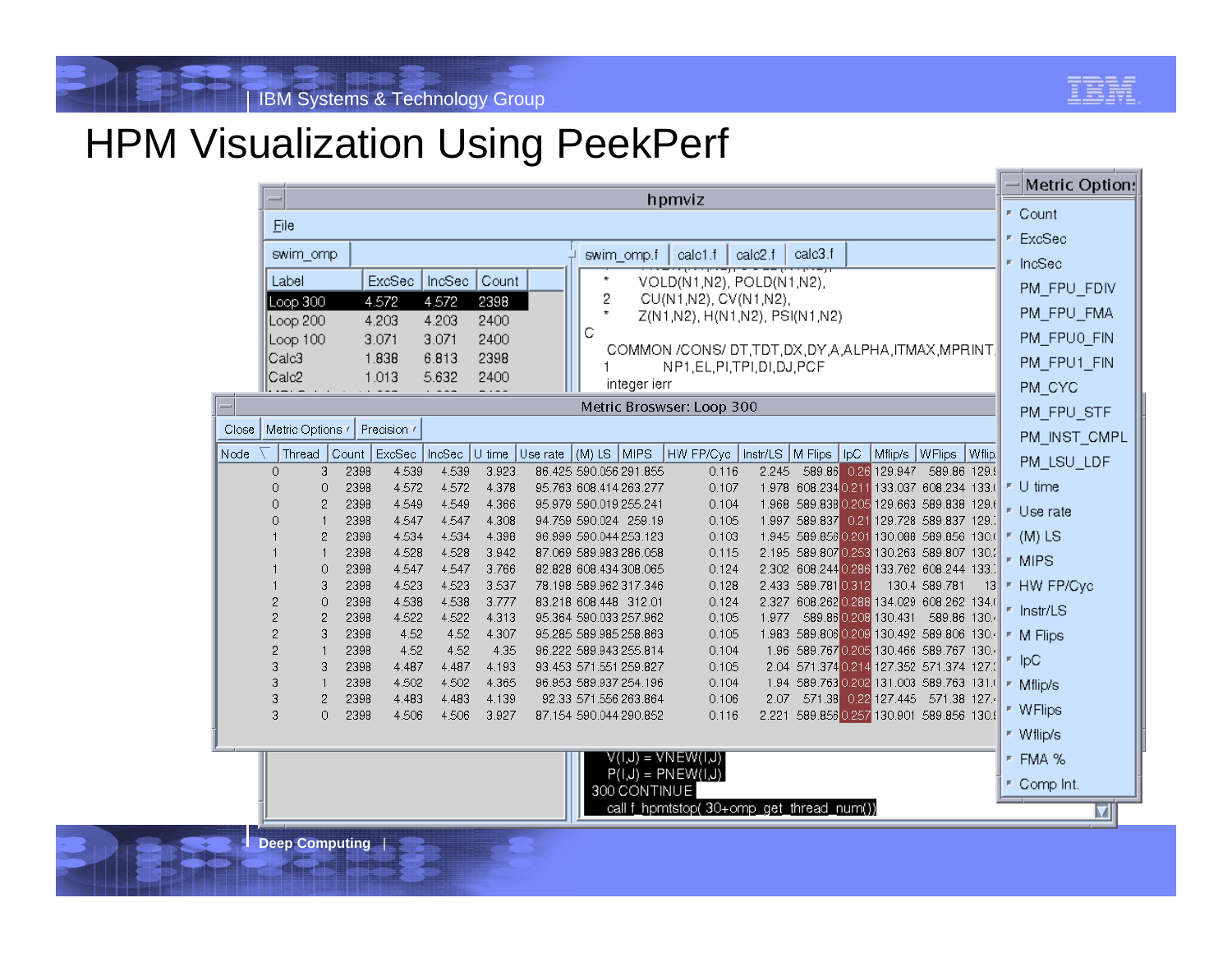

#### Environment Flags

- $\mathcal{C}$  HPM\_EVENT\_SET
	- Select the event set to be recorded
	- Integer  $(0 15)$
- ×, HPM\_NUM\_INST\_PTS
	- Overwrite the default of 100 instrumentation sections in the app.
	- Integer value  $> 0$
- u, HPM\_WITH\_MEASUREMENT\_ERROR
	- Deactivate the procedure that removes measurement errors.
	- $\overline{\phantom{0}}$ True or False (0 or 1).
- $\overline{\phantom{a}}$  HPM\_OUTPUT\_NAME
	- Define an output file name different from the default.
	- **String**
- $\overline{\phantom{a}}$  HPM\_VIZ\_OUTPUT
	- Indicate if ".viz" file (for input to PeekPerf) should be generated or not.
	- –True or False (0 or 1).
- $\overline{\phantom{a}}$  HPM\_TABLE\_OUTPUT
	- Indicate table text file should be generated or not.
	- True or False (0 or 1).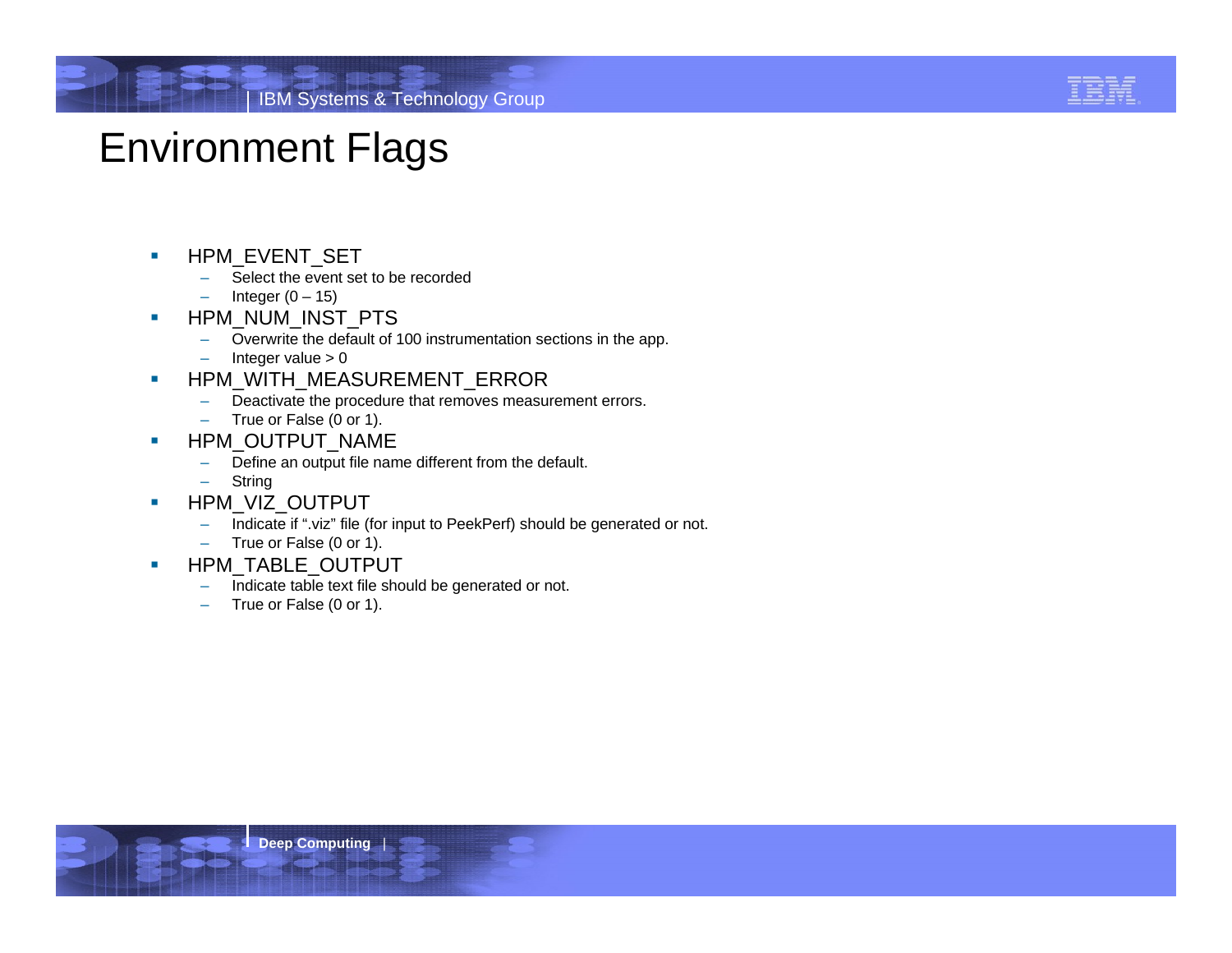

# Modular I/O (MIO)

- $\mathcal{L}_{\mathcal{A}}$  Addresses the need of application-level optimization for I/O.
- Analyze and tune I/O at the application level
	- For example, when an application exhibits the I/O pattern of sequential reading of large files
	- MIO
		- $\bullet$ Detects the behavior
		- $\bullet$ Invokes its asynchronous prefetching module to prefetch user data.
- **Planned Integration into HPC Toolkit with PeekPerf** capabilities
	- Source code traceback
	- Future capability for dynamic I/O instrumentation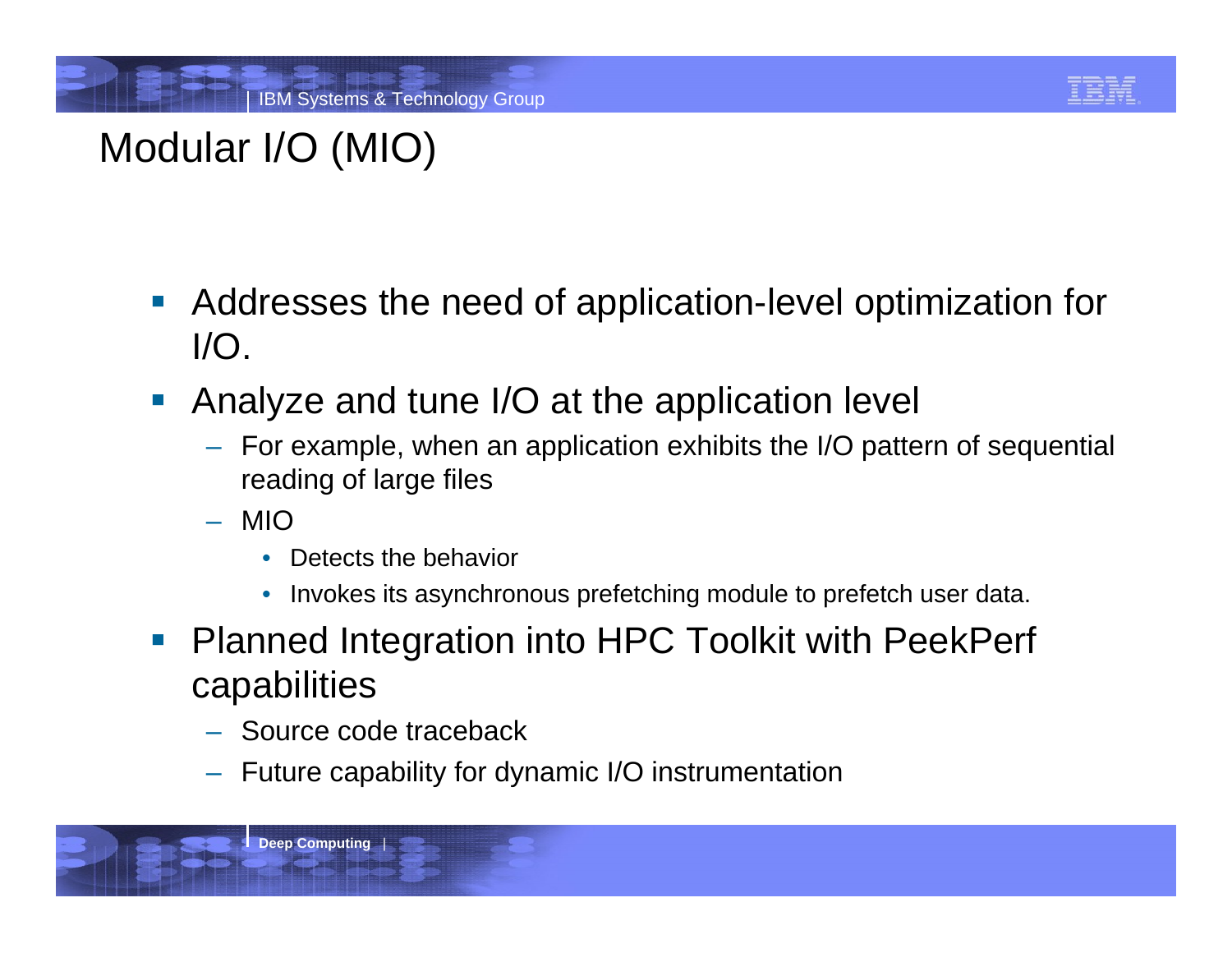

# **Challenges**

- **Hardware** 
	- Different performance counter set
- **Scalability** 
	- 64k nodes
	- Tracking communications for each pair:
		- $\bullet$  (65,536)<sup>2</sup>x48 bytes = 200 GB
	- Number of processes and events vs. number of screen pixels